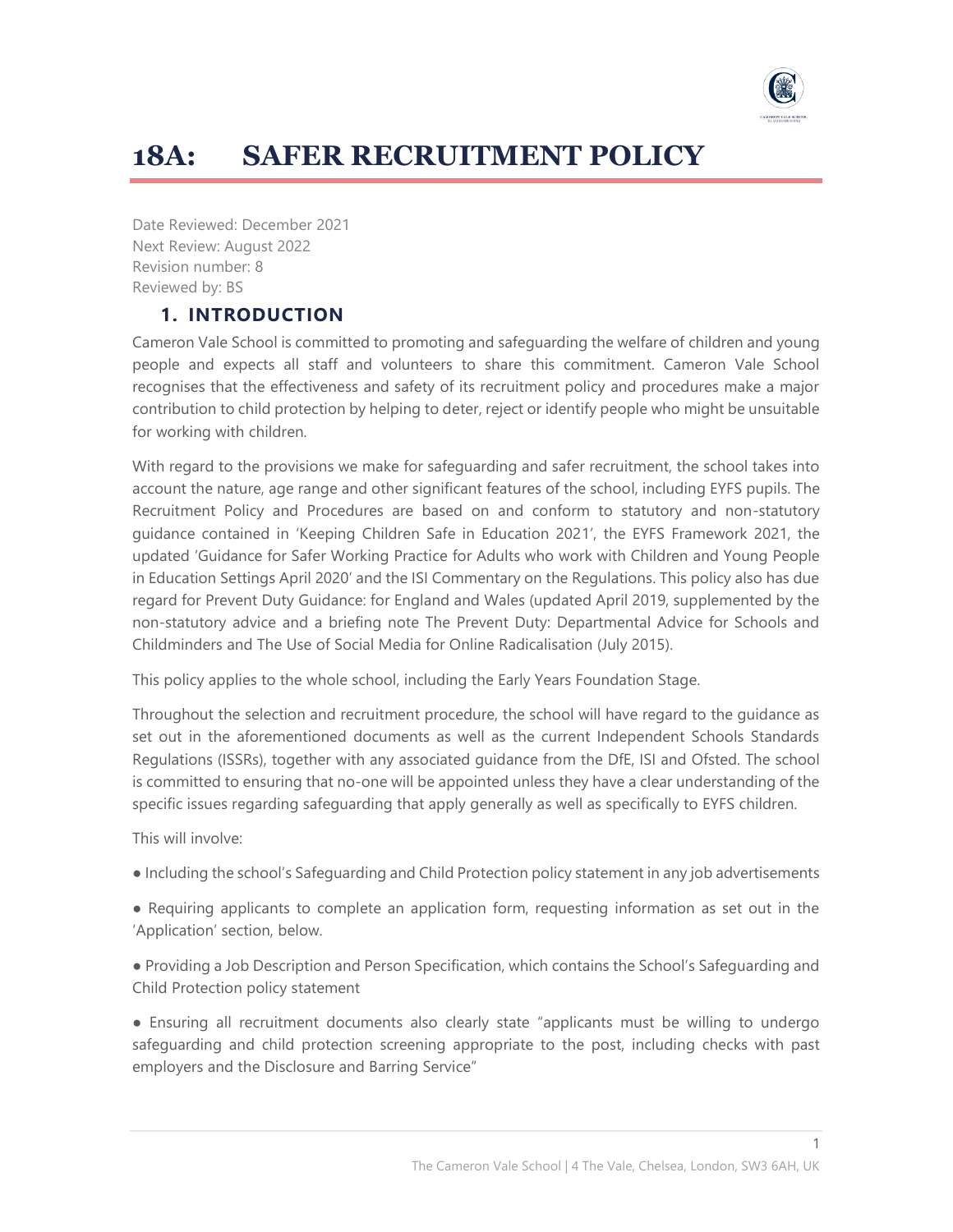

● Asking candidates appropriate questions at interview relating both to their skills and their reasons for wanting to work with children

# **2. STAFF**

The school follows ISSR definition of "staff", as set out by ISI and Ofsted, which is as follows: "Any person working at the school whether under a contract of employment, under a contract for services or otherwise than under a contract but does not include supply staff or a volunteer".

# **3. APPLICATION**

All applicants for employment will be required to complete an Application Form asking for the following:

● Full, identifying details of the applicant, including current and former names, current address and National Insurance Number

● A full, chronological career history since leaving secondary education. The applicant will be asked to clarify any gaps

● Any academic and/or vocational qualifications that are required by or relevant to the position for which he/she is applying

● Details of two referees; (references will be taken up before interview for shortlisted candidates)

● In accordance with the DBS filtering guidance, as updated in November 2020, a declaration of any convictions, cautions, reprimands or final warnings, except for those protected as defined by the Rehabilitation of Offenders Act 1974 (Exceptions) Order1975 (as amended 2013)

● A self-declaration of physical and mental fitness to undertake the role advertised

Filtering guidance is published to candidates in the document entitled 'The Application and Recruitment Process'. Candidates will be asked to complete any incomplete forms. A curriculum vitae will not be accepted in place of the completed application form. Along with the application form, applicants will receive the following:

- A job description
- A person specification
- A statement of the terms and conditions relating to the post
- The school's Safeguarding and Child Protection Policy statement
- An introduction to the School

# **4. REQUIRED EVIDENCE AND FURTHER CHECKS**

Candidates will be asked, usually at interview, to provide documentary evidence of the following

● Identity (original documents, not a photocopy) consistent with those required to undertake a DBS application and fulfil safer recruitment requirements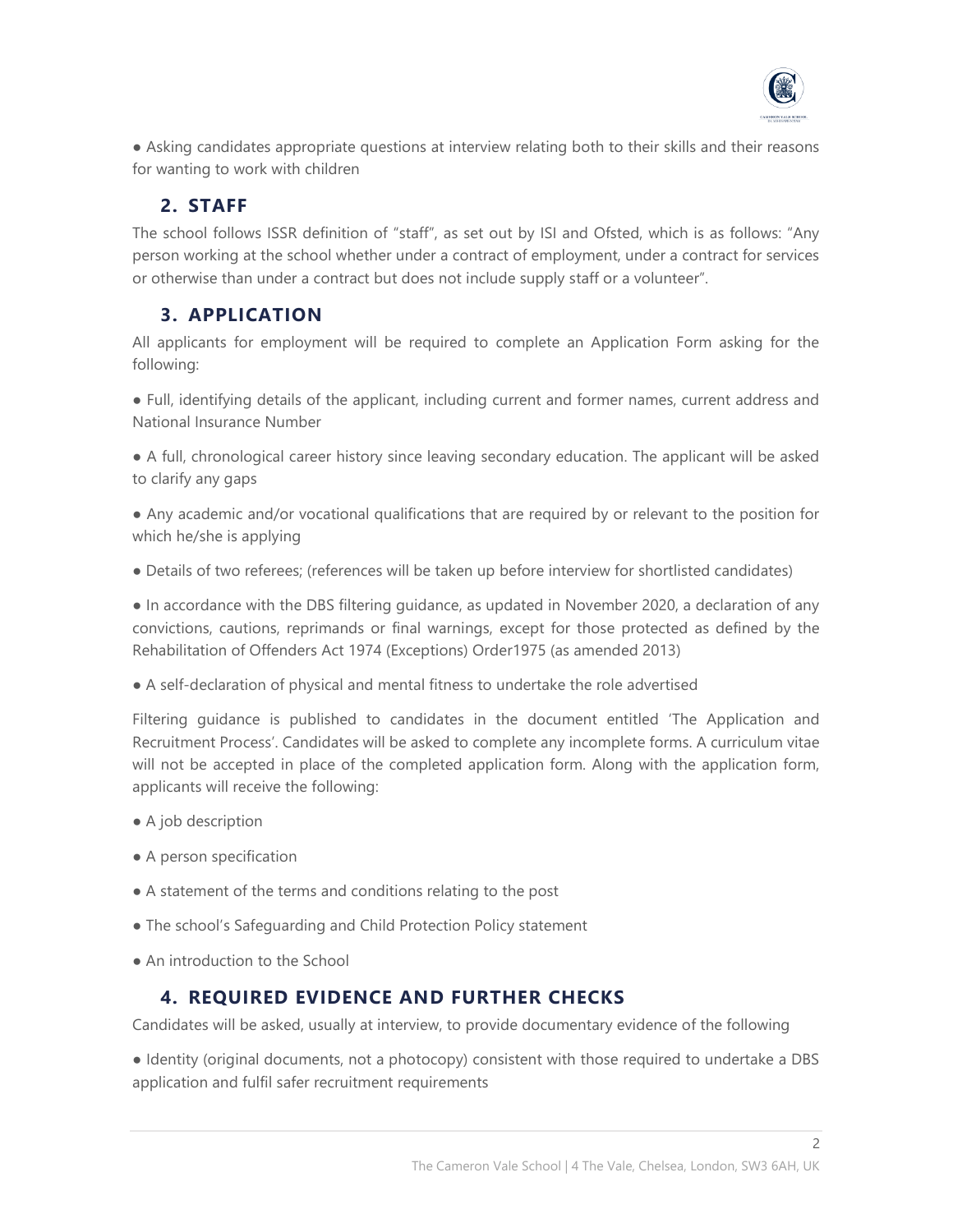

- Right to work in the UK
- Passport or, in the absence of a passport, birth or adoption certificate

● Original documents (not photocopies) confirming any educational, or other professional qualifications that are required by or relevant to the position

● Overseas check, if required and if from a country where this must be obtained by the applicant.

The following checks, as applicable, will be undertaken in respect of the successful candidate

- Overseas checks and a 'letter of professional standing'
- A check on Prohibition from Teaching
- A check on Prohibition from Management

● Childcare Disqualification (the school no longer checks Disqualification by Association, as an exemption has been introduced for non-domestic settings)

Further details of these recruitment checks can be found in the 'appointment procedure for staff' section, below.

If a member of staff transfers into the school's employment under a TUPE arrangement, in line with regulatory requirements, recruitment information will be passed to the new employer and a note made on the single central register that details have been accepted under TUPE.

#### **5. APPOINTMENT PROCEDURE FOR STAFF**

The school follows the recommendations set out in ISSRs 18-21 with regard to the recruitment of staff by undertaking the following checks prior to the first day at work:

#### **REFERENCES**

• The School will request two references for each candidate, which must include the candidate's current, or if not currently working, most recent employer and the most recent instance of working with children. Ideally, these should cover roughly five years in a person's career history. References should be taken up directly from the referee before interview and all references must be followed up with a telephone call

- Referees will be asked to state the following in the school's reference form:
- o Where the referee is a current or previous employer, the period of employment
- o Any disciplinary or child protection issues
- o Any concerns about the candidate not being suitable to work with children
- o The candidate's reasons for leaving

● Referees will also be asked to write a general reference as part of the reference form, in order to provide a better picture of the candidate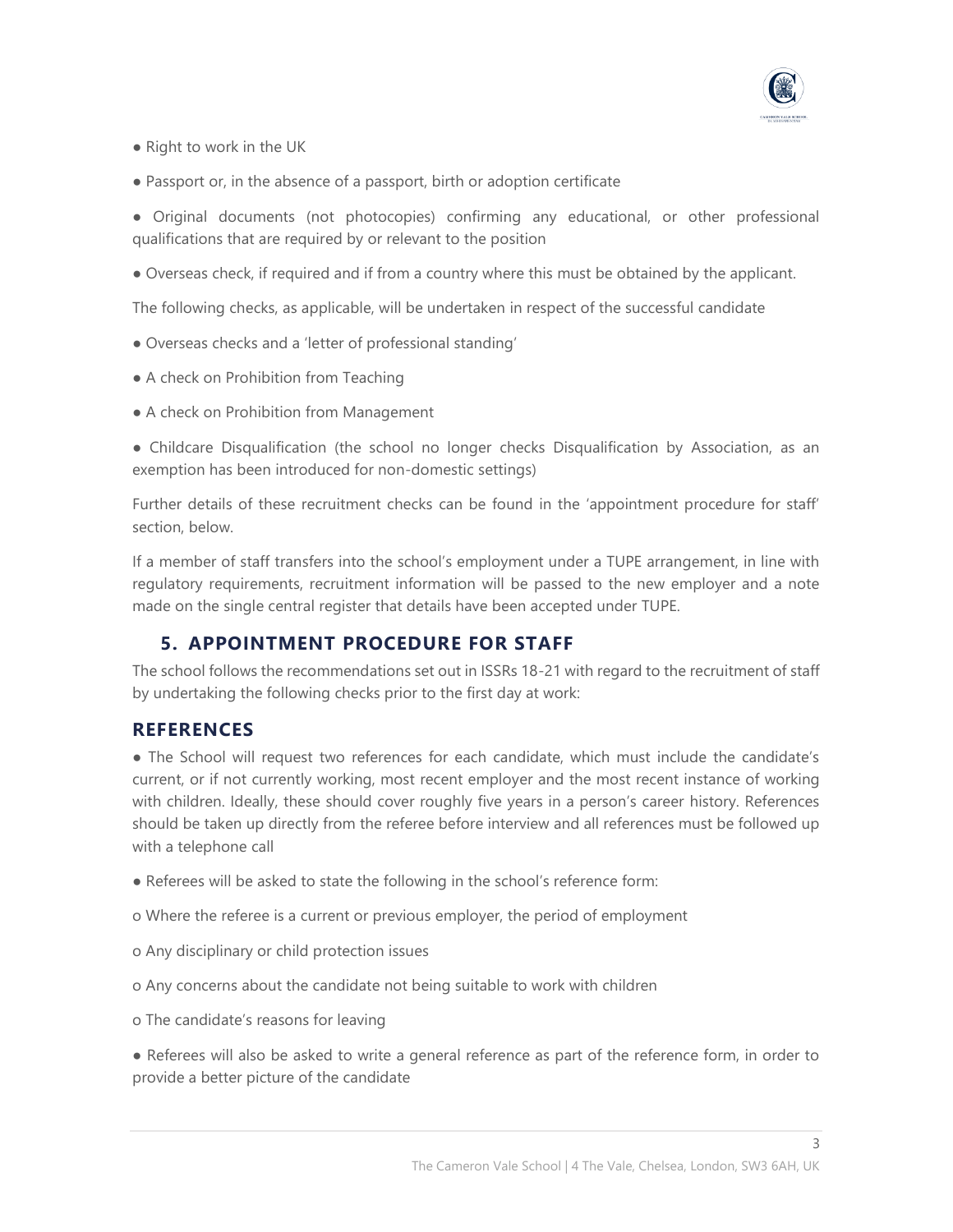

● If a reference is taken over the telephone, detailed notes will be taken, dated and signed. Notes on a telephone reference must include

- o Date and time of the call
- o The name and post of the referee
- o A detailed summary of the information provided

Such a reference must be subsequently confirmed in writing. In situations where a written reference has not yet been received by the new employee's intended start date, the employee may commence work if a telephone reference has been received, providing that the telephone reference is subsequently confirmed in writing. The person providing a telephone reference must be of appropriate seniority.

● The school will not accept references from relatives or referees writing solely in the capacity of friends

References should be from a senior person with 'appropriate authority'. Normally, 'open references' or 'testimonials' will not be accepted. However, this is standard practice in some countries and so may be necessary for candidates applying from overseas. Information provided directly by the candidate should be verified.

• The school must verify that electronic references originate from a legitimate source.

Further advice on references can be found on the ACAS website here: <http://www.acas.org.uk/index.aspx?articleid=5072>

● References are not obligatory for people taking up voluntary positions. Instead, the school must take steps to ascertain whether there are any objections within the local community.

#### **IDENTITY CHECK**

For persons to be employed as staff, this is carried out in line with DBS requirements. Candidates will be asked to provide the following:

- Passport
- Driving Licence (photocard)
- Utility bill or bank statement which is less than three months' old

● Any evidence of a change of name If the candidate cannot provide any of the above, guidance issued from the DBS will be followed. Copies will be taken and kept on the candidate's file.

#### **DBS CHECK**

It is anticipated that all regular positions (whether voluntary or paid) will fall within the definition of 'Regulated Activity' and will therefore require an Enhanced DBS check. A check against the barred list will be undertaken on all staff, either within the enhanced DBS disclosure or separately. Until the school has had sight of the original disclosure certificate, the candidate will be treated as unchecked. Some companies who provide a DBS service, supply a scan or email confirmation of the DBS certificate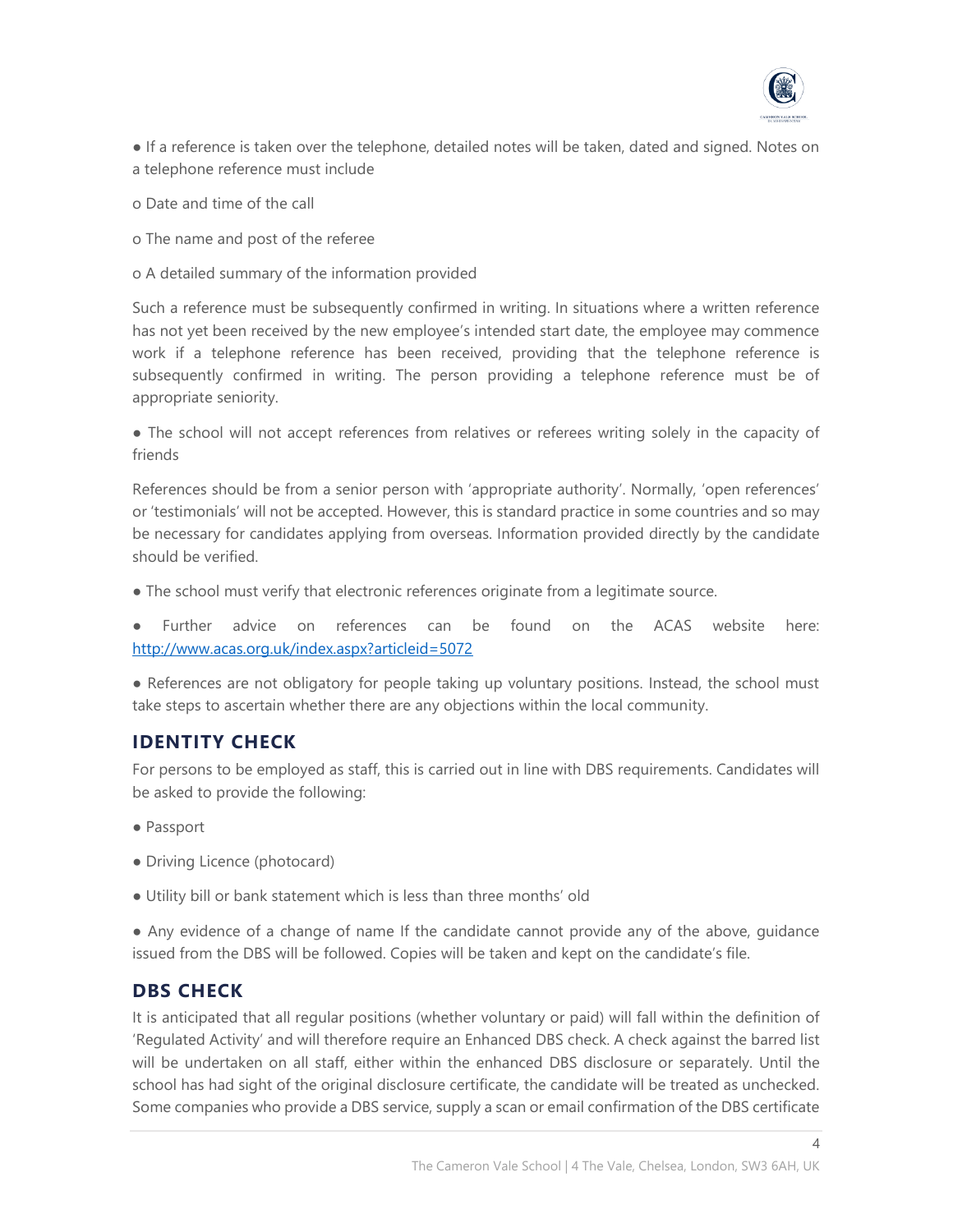

to the school when the certificate is posted to the candidate's home address. Whilst this may offer reassurance as to the content of the DBS certificate, it cannot be considered as a substitute for seeing the original document.

The Disclosure may be obtained either by asking the individual to apply for a new DBS Certificate, or by them producing a DBS Certificate which has been registered on the DBS Update Service. For additional information on undertaking a check using the DBS Update service, refer to Appendix 3.

If the DBS is delayed, the Head may allow the member of staff to start work, on the following conditions:

• The DBS application has been made in advance

● A Risk Assessment is written and kept on file; the risk assessment includes an assessment of the extent to which the new appointment must be supervised in order to enable work to start

● A supervision agreement is signed by both the new employee and the person(s) appointed to supervise him/her

- A separate barred list check is made and kept with the risk assessment
- All other required recruitment checks have been completed successfully
- The risk assessment is reviewed every two weeks until the disclosure certificate arrives
- The member of staff is informed as to what these safeguards are

In cases where the head wishes a new employee to commence work prior to the return of a DBS certificate, the school will use the 'DBS Risk Assessment Checklist' (Appendix 1) to complete the risk assessment and record the process. This document will be retained in the employee's file.

The Disclosure and Barring Service requires that employers have a policy on the secure storage, handling, use, retention and disposal of Disclosure and Barring Service (DBS) certificates and certificate information. This can be found at Appendix 7. This policy should also be read in conjunction with the DBS Disclosure and Recruitment Policy, found at Appendix 8.

The school has regard to the DBS Filtering Guide (November 2020). In this respect, candidates will not be asked to declare warnings, reprimands and youth cautions. A request to declare convictions will be made in the application form or prior to interview, and not for the first time at interview, to enable applicants who may have a conviction sufficient time to take professional advice on which convictions need to be disclosed. Candidates are invited to consult the Ministry of Justice website for further advice.

# **BARRED LIST CHECK**

The barred list check is undertaken in relation to people who will or may be involved in regulated activity to determine whether they are prohibited from taking up the post. In most cases, the barred list check will be obtained as part of the DBS application process. However, there are occasions when the school will need to obtain a barred list check separately from the DBS process. This is an absolute requirement if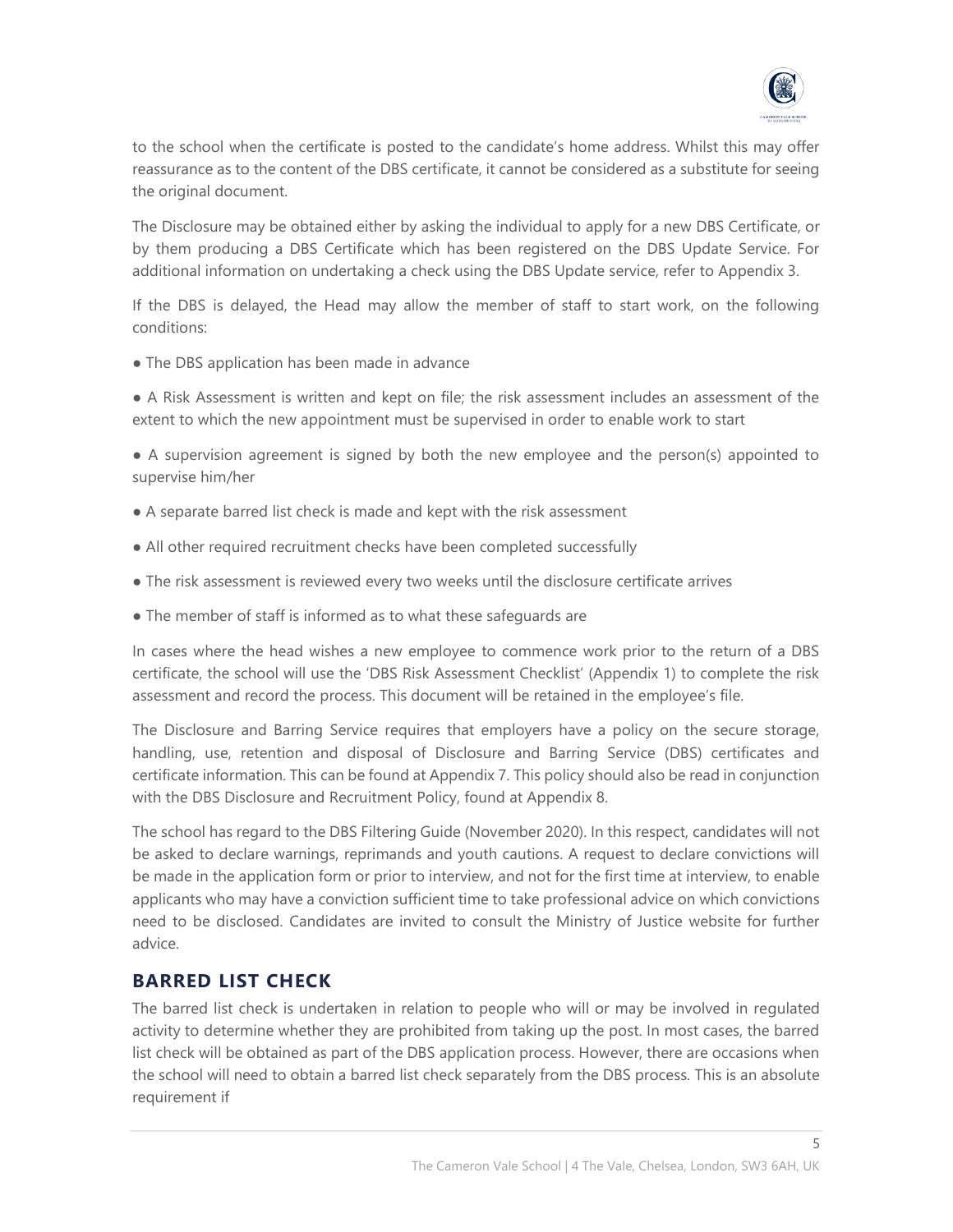

- the school accepts a DBS check for an employee from another employer or organisation
- a person is required to start work prior to the arrival of the DBS certificate (see Appendix 1).

When a barred list check is required separately from the DBS process, it can no longer be obtained through the Teachers' Pensions Online website or through the school's DBS provider. Instead, from 1st April 2021, the check is obtainable from the DfE Secure Access website, the same site as is used for the teacher prohibition checks. This is now free of charge and the school needs accreditation to obtain a username and password.

## **DBS AND BARRED LIST FLOWCHART**

The flowchart, found below at Appendix 4, taken from KCSIE, provides additional guidance on undertaking DBS and barred list checks.

## **PROHIBITION FROM TEACHING CHECK**

The school will undertake a Prohibition from Teaching Check, using the DfE's Secure Access/Employer Online service on any person to be employed to carry out teaching work since April 2012 before he or she begins work at the school. For any appointments who do not have QTS or who qualified overseas, the school will search by name. A definition of 'teaching work' is provided in The Teachers' Disciplinary (England) Regulations 2012 and cited in the ISI Commentary on the Regulations. In summary, each of the following is considered as teaching work;

- Preparing lessons
- Delivering lessons
- Assessing the pupils' progress
- Reporting on the pupils' progress

The school will judge each appointment on a case-by-case basis to determine whether the role includes 'teaching work'.

Prohibition from Management of Independent Schools Check ("section 128 direction")

The school will check whether staff appointed to management positions are subject to a section 128 direction. The posts, which would fall under this definition are:

- Governors and Proprietors
- Head
- Senior Leadership Team staff (including non-teaching staff)
- Teaching positions with departmental headship

Since summer 2018, any staff member promoted internally to a position of management in these three categories must also be checked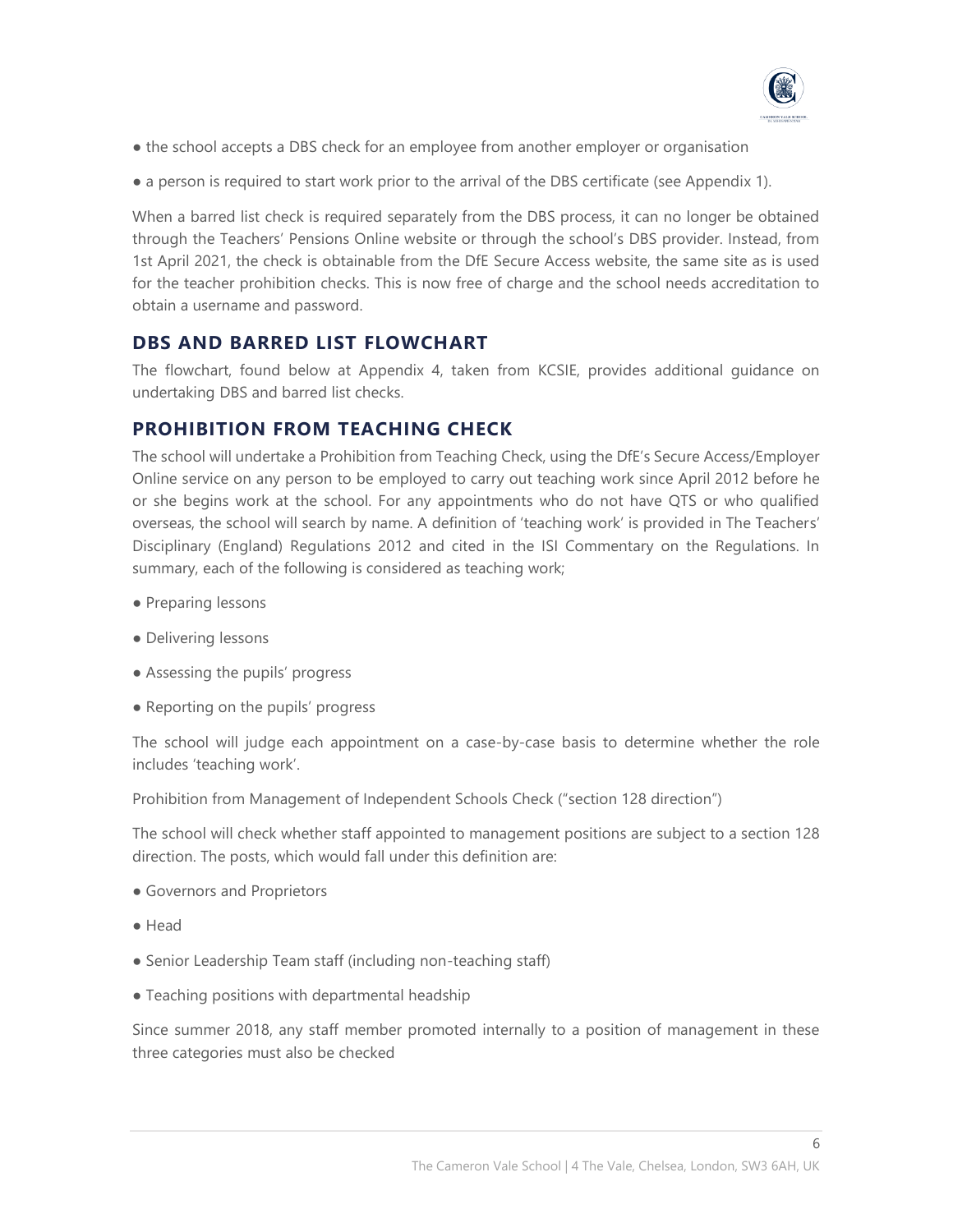

# **EEA TEACHER PROHIBITION CHECK AND LETTERS OF PROFESSIONAL STANDING**

Prior to 1st January 2021, the school undertook the EEA check in relation to anyone who had undertaken 'teaching work' in another EEA country, to determine whether any prohibition order had resulted from such employment. However, following the end of the Brexit transition period, UK schools no longer have access to this database. The school now undertakes this check for prohibition orders by asking the applicant to provide a 'letter of professional standing' from the relevant teacher regulation body in the country or countries in which the applicant has undertaken teaching work. The KCSIE January 2021 update does not restrict the requirement to obtain a letter of professional standing to those who have worked in the EEA. Therefore, the school applies this guidance in relation to any appointments who have undertaken teaching work overseas. However, the school recognises that, in some countries, it may not be possible to obtain such a letter of professional standing. In such situations, a risk assessment will be undertaken and alternative methods of checking suitability will be considered. New appointments are guided to contact the National Recognition Information Centre for the United Kingdom (NARIC), for information on which regulatory or professional body to contact. In February 2021 NARIC changed its name to ENIC and is managed by [www.ecctis.com.](http://www.ecctis.com/)

# **DISQUALIFICATION FROM CHILDCARE**

The school must not knowingly employ someone to work in childcare or in the management of childcare who is disqualified from working in childcare and asks relevant members of staff to complete a Disqualification from Childcare Self-Declaration Form, both prior to the start of employment and annually on an affirmation form. This applies to those members of staff who work in or manage the School's EYFS provision (aged 5 and under) and those who care for pupils up to the age of eight either in before- or after-school provision.

Care is needed to ensure that staff are not asked to sign the declaration if they do not fall under the requirements of the legislation. It is usual to ask all classroom staff at primary level to sign the declaration because they are likely to be involved in duties or cover with responsibilities for children in these age groups. The requirement also includes any staff who supervise or work with EYFS children at lunchtimes and in after school clubs, instrumental music lessons, ballet, etc. However, the legislation does not, as a default, apply to healthcare staff, cleaners, maintenance and admin staff, unless their role also extends to supervising or working with children in EYFS or with children up to the age of 8 in wraparound provision.

# **RIGHT TO WORK IN THE UK**

This will usually be the candidate's UK passport. However, the school will follow Government-issued guidance in cases where a candidate is unable to provide a UK passport. A holder of an Irish, Channel Islands or Isle of Man passport has a right to work in the UK arising from the Common Travel Area arrangements, which predate the formation of the EU. Therefore, such a passport can be accepted as evidence of the right to work in the UK.

In October 2020, the Home Office introduced new requirements relating to Right to Work in the UK, arising due to the end of the Brexit transition period. The requirements necessitate additional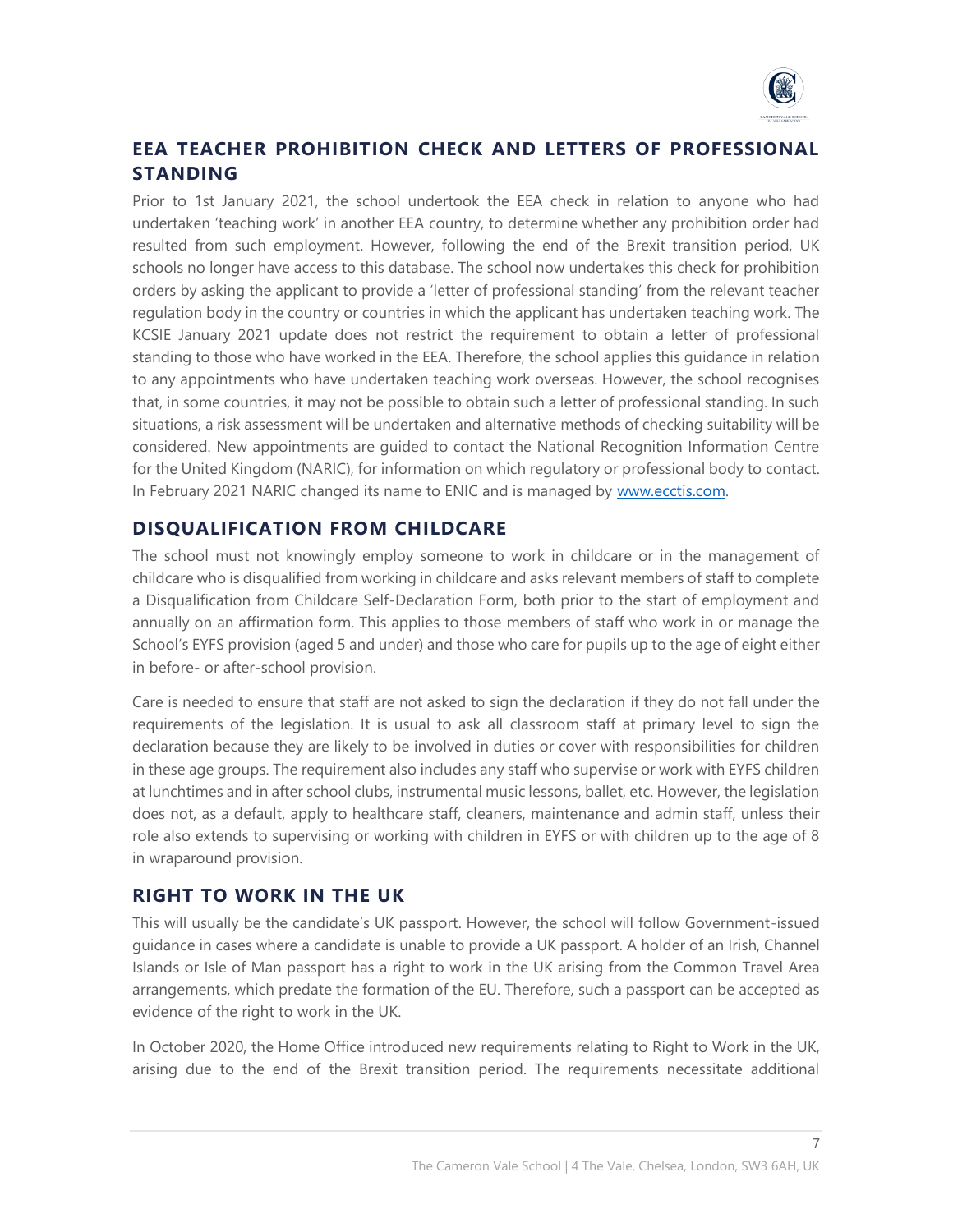

measures for schools and nurseries in relation to any current or future employees of EU, EEA or Swiss nationality. For full details, please refer to Appendix 2.

# **OVERSEAS CHECK**

If a candidate, whether of British or overseas nationality, has lived overseas, prior to applying for a post at the school, the school must consider whether an overseas check is required. There is no regulatory stipulation of the time spent abroad nor how recent this must have been. However, NSPCC guidance of '3 months in the last 5 years' is accepted as a reliable benchmark by the DfE and the inspectorates. The school follows this guidance. The intention is to obtain the closest equivalent to a DBS check as is available in each overseas country where the candidate has lived. This may be a Police Check, a Certificate of Good Conduct or an application to a national database, similar to the DBS. In some countries the candidate is responsible for obtaining the check and showing it to the future employer. In other countries, the responsibility for obtaining the check rests with the school. Where the responsibility for obtaining the check lies with the applicant, in some countries it is impossible to obtain the check after having left the country. In such cases, the school will seek to advise the future employee, for example at interview, to obtain the check prior to returning permanently to the UK.

In all cases, the school's starting point is the Home Office website. The website provides an alphabetical list of countries, together with details of what checks are available in that country and how to obtain them. The school is aware that in some countries, the authorities may accept financial inducements to enable an applicant to cover up past demeanours, thus undermining the trust which can be placed in the country's checks. The Home Office website is also a source of information on the trustworthiness of checks in overseas countries. Where the Home Office casts doubt on the faith which can be placed in a check, the school follows DfE guidance in obtaining additional references from someone in the country in question to compensate for the reduced faith in the overseas check.

If a candidate applies for a post in education in the UK from an overseas country and a visa is required, the UK Visa agency (UKVI) now insists that an overseas check is obtained as part of the visa application process. The qualifying period of time to be checked, which UKVI considers as relevant, is the last 10 years as an adult. (Some schools adopt this period as a benchmark in preference to the NSPCC benchmark. Either is acceptable). Where a candidate has obtained a UKVI visa in order to work in the UK, the school can be confident that the overseas check has been undertaken and does not need to repeat the process. However, the school must still see evidence of the overseas check.

The overseas check must be seen as an addition to, and not an alternative to the DBS check. The DBS check must always be undertaken, even if the applicant claims never to have previously visited the UK, since such a claim may be an attempt to conceal a conviction arising from a previous visit. Where the candidate has worked in a school in the UK since moving from overseas and has not returned for a period of work overseas, the ISI Commentary on the Regulations notes that the school does not need to repeat the check. The school may, nevertheless, ask for evidence of the check, or for confirmation from the previous employer that the check was undertaken.

# **MEDICAL FITNESS CHECK**

Prior to confirmation of an appointment, candidates will be required to make a medical selfdeclaration, as specified in safeguarding regulations, namely they know of no reasons, on grounds of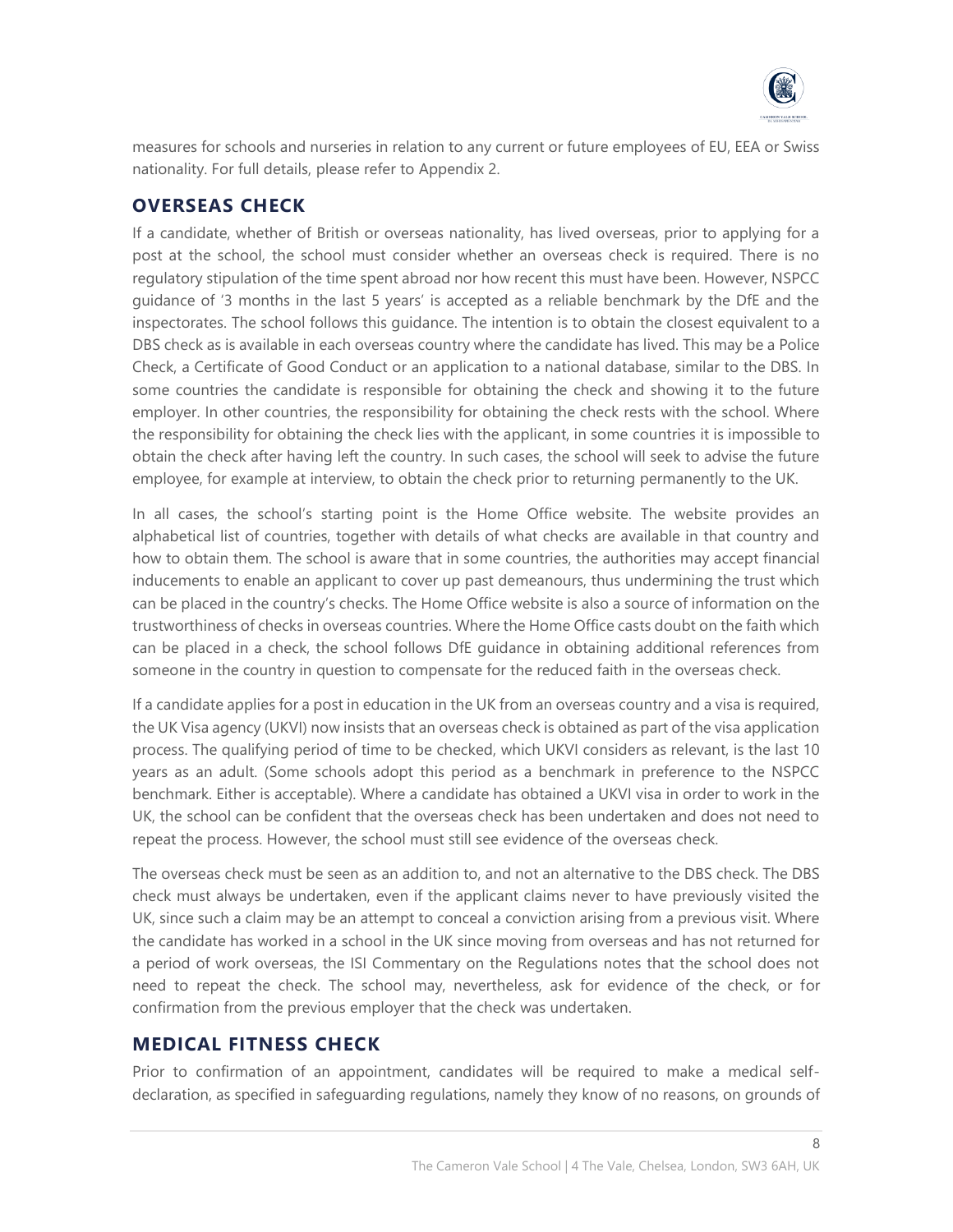

mental or physical health, why they should not be able to discharge the responsibilities required by the post in question. After the appointment has been confirmed, the successful candidate will be asked to complete a pre-employment Health Questionnaire to enable the school/nursery to fulfil its obligations under the Equality Act 2010, in making reasonable adjustments, if necessary, to enable people to carry out their duties effectively.

# **QUALIFICATIONS CHECK**

The qualifications check applies to all positions in which a qualification is noted as being required in the job specification. The school must check and retain copies of;

- Evidence of all qualifications required by the job specification
- Any qualifications declared by the applicant which are relevant to the post.

Therefore, the qualifications check does not just apply to teaching positions and may also encompass, for example;

- Secretarial or bookkeeping qualifications for admin staff
- Health and safety qualifications for a site manager or caretaker
- A driving license check with the required categories for a minibus driver

● Qualifications which are required in order to meet ratio requirements in EYFS and Level 2 English and maths qualifications for those appointed to a Level 3 position.

All candidates will be asked to provide original proof of any qualifications they hold which are either required for, or relevant to, the position. If no original is to be found, the school will ask the candidate to order replacement certificates or will request confirmation of the qualification in writing from the organisation or institution concerned. The confirmation will be kept on file.

As a rule of principle, all required checks will be made in advance of the first day of work in regulated activity. No appointment can be confirmed until all required checks have been successfully completed. Until such a point, any offer of employment remains provisional, and conditional on the successful completion of the required checks. KCSIE makes provision for a new employee to begin work, under controlled conditions, before the return of the DBS certificate. If such a situation arises, approval must be sought from the Director of Operations, the school follows the procedures as set out in this policy. Otherwise, KCSIE requires that all required checks, as listed in this policy, are successfully completed before work starts in regulated activity.

# **OUTCOMES OF THE APPLICATION AND RECRUITMENT PROCESS**

Where the following apply, the School will report the facts to the Police, the Disclosure and Barring Service and/or the Teaching Regulation Agency (TRA), as relevant:

• The candidate is found to be on the Barred List, or the DBS Disclosure shows s/he has been disqualified from working with children by a Court or

• The candidate is found to have been prohibited from the teaching profession

 $\mathsf{Q}$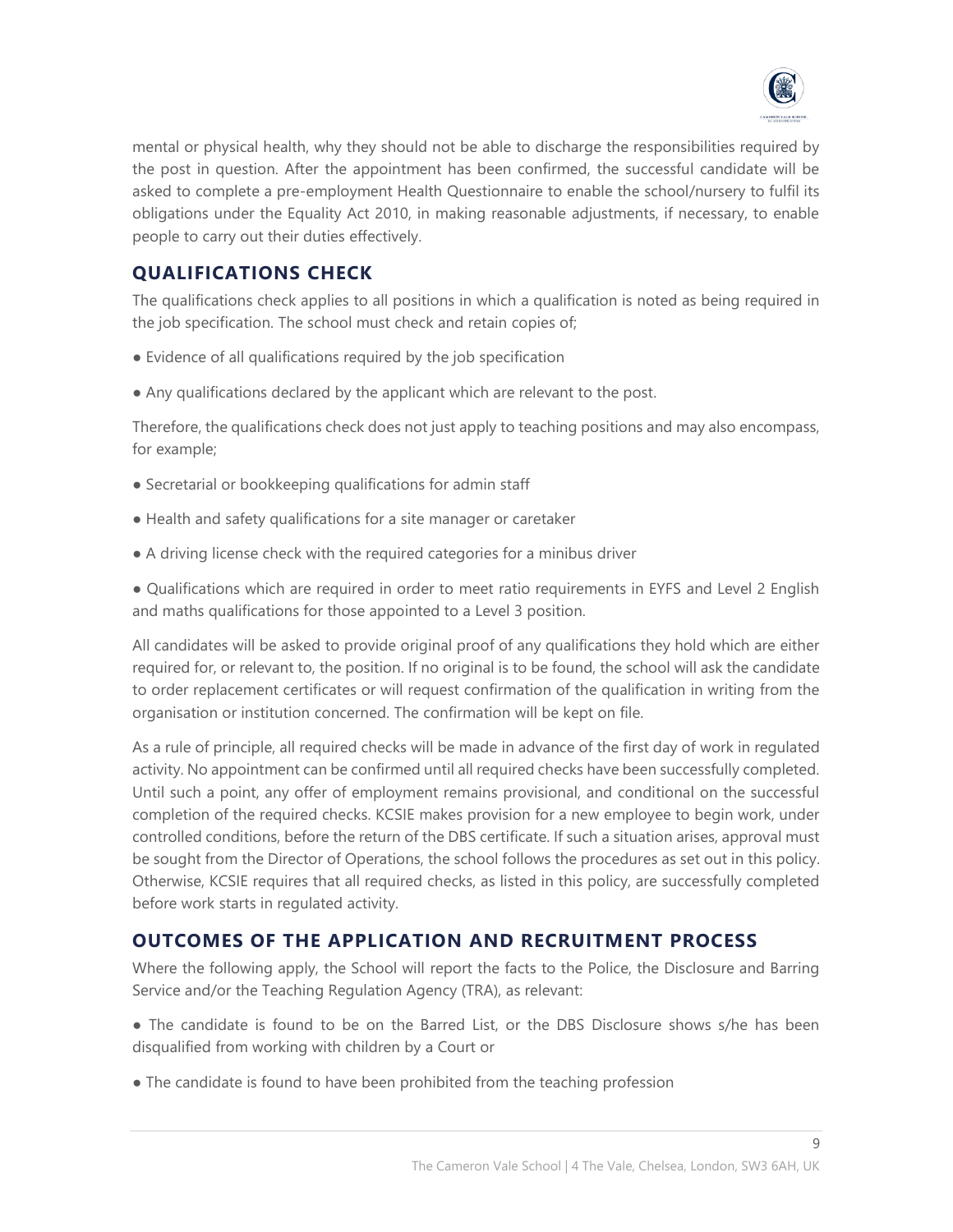

- A candidate has provided false information in, or in support of, his or her application or
- There are serious concerns about a candidate's suitability to work with children

# **6. APPOINTMENT AND SAFEGUARDING PROCEDURES FOR OTHERS**

Agency Supply Staff The school may engage professional supply agencies to provide staff to cover temporary staffing needs in, for example, teaching, teaching assistants, EYFS staff, catering and cleaning. The school obtains written confirmation from the relevant supply agency that the required checks have been carried out (identity, enhanced DBS disclosure, right to work in the UK, barred list check, prohibitions (as relevant from teaching, from management and from teaching in another country), qualifications, overseas checks, references, declaration of medical fitness, employment history and, if applicable, disqualification from working in childcare. The school will carry out an identity check on the supply staff on or before the first working day and keep a record of the number of the DBS disclosure. A record is maintained on file of the agency's confirmation that checks have been completed, together with the date that such confirmation was received. It is mandatory to record information on the checks on supply staff and the date of receipt of confirmation in the SCR (even if the person works for only one day). The school may accept the confirmation of recruitment checks in the format provided by the supply agency if such confirmation is deemed to be sufficiently comprehensive. The use of a phrase such as "all the required checks" does not meet with requirements since each check undertaken needs to be named. If the school has any doubt about the thoroughness of the supply agency's letter of confirmation, it will use the template letters provided at Appendix 6, intended for use in relation to third party employees. In accordance with the requirement that work cannot start in regulated activity until all the required checks have been confirmed, the school will not allow agency staff to begin work in regulated activity until the letter of confirmation has been received.

According to the terminology of the regulations, "supply staff" refers to staff brought in from an agency to fill a temporary position, such appointments remaining as the employee of the agency. The school may source temporary staff directly, such as a retired teacher who returns on an ad hoc basis and, colloquially, may call them "supply staff". However, in the terminology of the regulations, such staff are not supply staff, but rather they are employees, since they are paid directly by the school. Checks are undertaken on such staff according to the requirements for "staff".

On occasion, the school may engage someone on a temporary basis from a supply agency and then subsequently offer him or her a permanent position as an employee. In such cases, this is considered as new employment, even though there may be continuity in working at the school. As the new employer, the school must undertake its own recruitment checks according to this policy and cannot carry over the checks confirmed by the supply agency.

# **VISITING PROFESSIONALS**

Individuals such as psychologists and other public-sector staff will have been checked by their employing organisation (for example, LA, Primary Care Trust or Strategic Health Authority). The school will, therefore, ask for confirmation from the employer that the required checks have been undertaken and require evidence of identity. There is no obligation to require sight of a DBS certificate, though this may be offered. The school will require the visiting professional to provide proof of identity upon arrival. This can, but does not need to be the documents usually associated with a DBS application.

 $1<sub>0</sub>$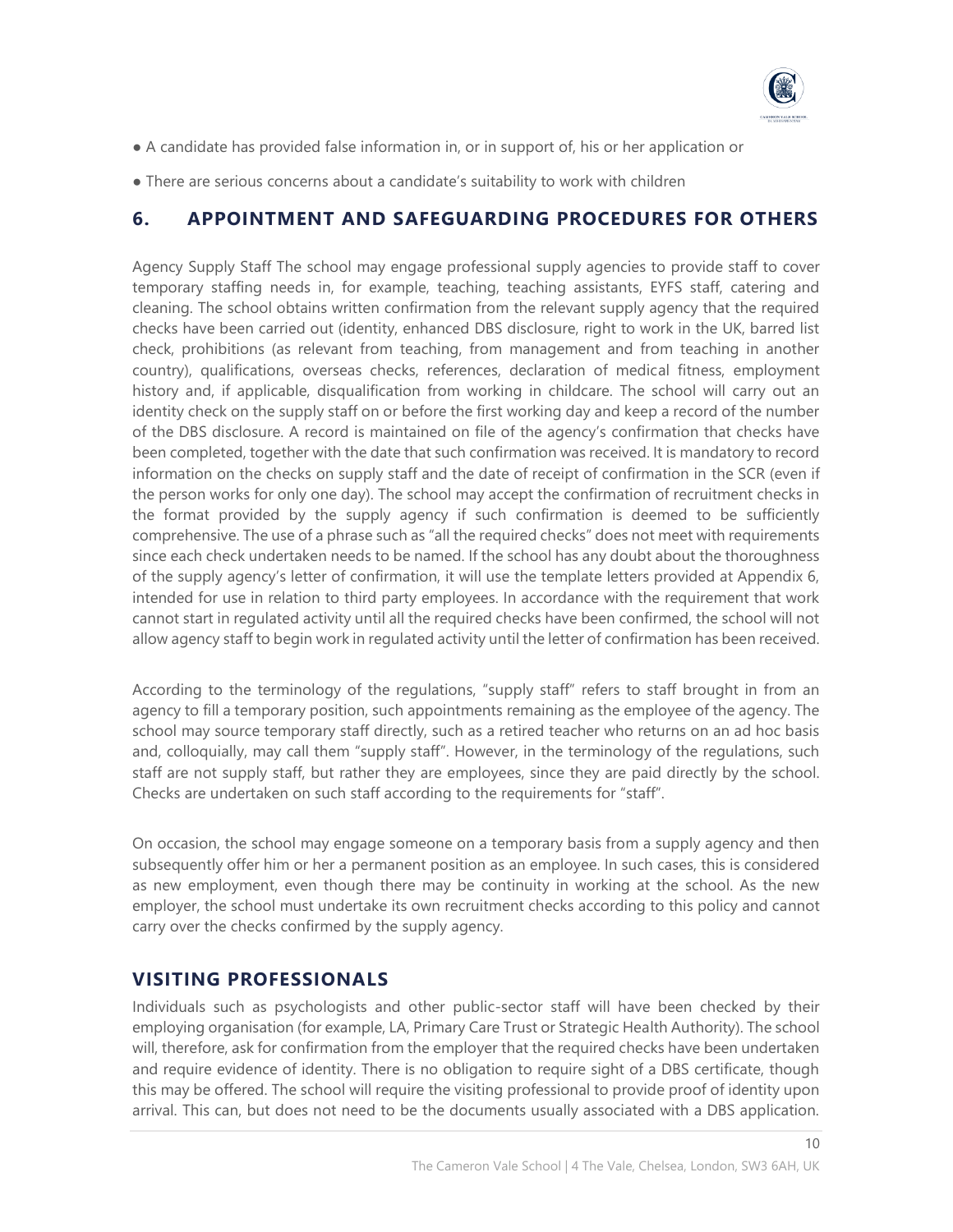

The school can accept sight of an official identity badge from the employee's company. However, if the individual is self-employed, the same checks will apply as those for staff.

# **VISITING SPEAKERS**

The school checks visiting speakers in line with current requirements.

Volunteers (including pupils from other schools aged 16 or over undertaking work experience)

There are no set regulations for the vetting of volunteers, unless they are involved in regulated activity. The school decides first of all, therefore, whether the volunteer will be in regulated activity. In summary, the following constitute regulated activity;

- Engaging in personal care
- Engaging in activity which includes an overnight\* stay
- Being unsupervised and being present frequently or regularly
- o The definition of "frequent and regular" is as follows:
- **Once a week, or more often**
- On 4 or more days in a 30-day period

Teaching is considered to be a regulated activity, whether or not it is supervised.

A volunteer who is always supervised does not fall under the heading of regulated activity unless he or she is undertaking personal care or involved in an overnight stay, such as when accompanying a residential trip. When a volunteer is supervised, the supervision must be undertaken by someone who has DBS clearance, it must be regular and day-to-day, and must be reasonable in relation to the circumstances to protect the pupils. Further details can be found in Annex F of KCSIE.

An unsupervised volunteer, whose presence is frequent and regular, is in regulated activity and must be fully checked, including an enhanced DBS and a barred list check. A DBS check is not required for a volunteer who is not in regulated activity, but the school is entitled to request one. However, the school is not entitled to obtain a barred list check for someone who is not in regulated activity. Therefore, for a volunteer who is not in regulated activity, the school must request an enhanced DBS check without barred list information.

A one-off volunteer, for example for an event or a day-time\* school trip does not require vetting checks, but must not be allowed unsupervised access to children.

\* in relation to regulated activity, 'overnight' is defined as between the hours of 2am and 6am.

In all cases, the procedure for the appointment of a new volunteer includes;

- An informal interview
- An identity check
- Checking for any concerns within the school community

● A risk assessment which includes consideration of the person's suitability, temperament and experience in relation to the role and the age and nature of the pupils involved. Such a risk assessment is completed in writing and retained on file.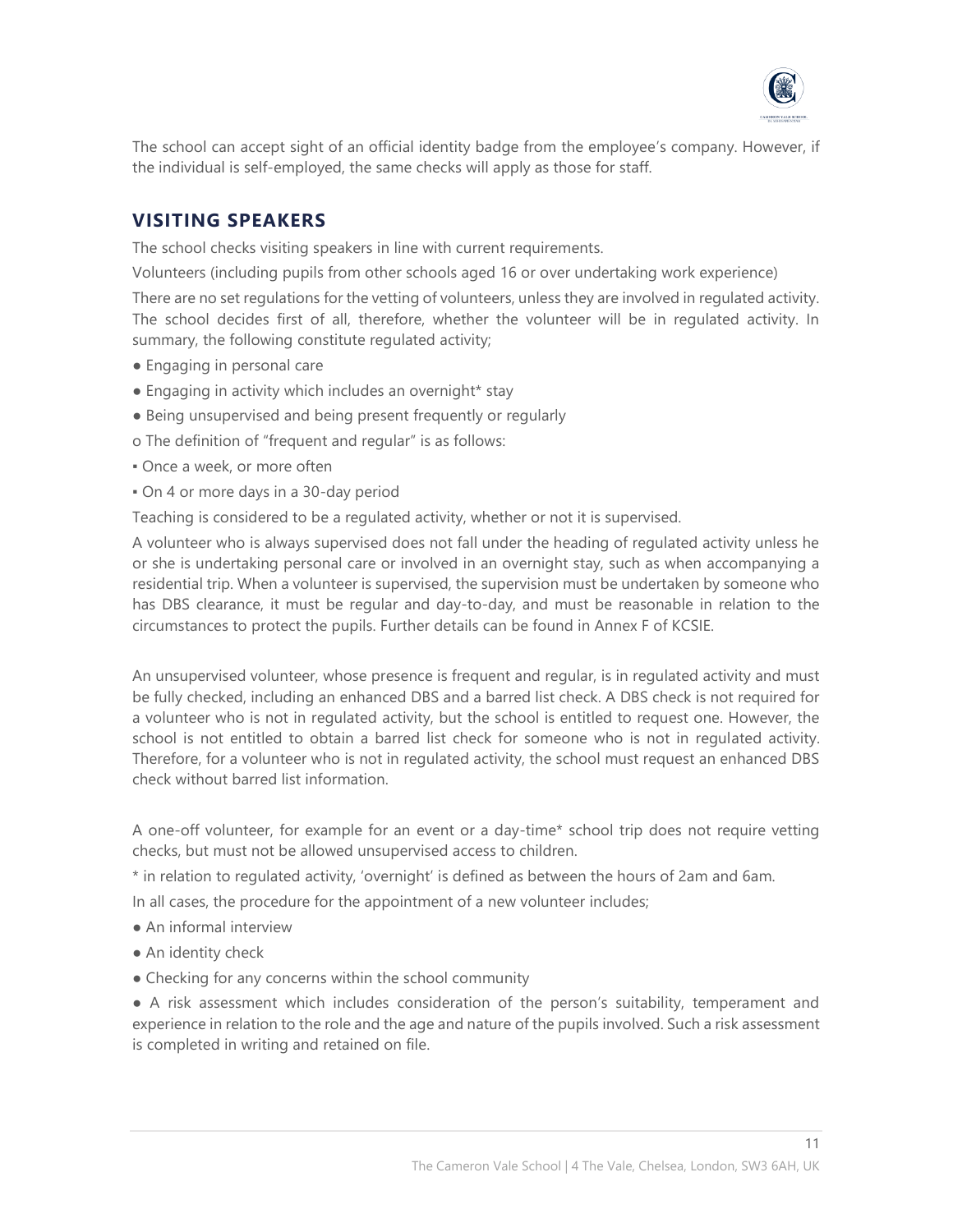

In some cases, depending on the nature of the role of the volunteer and the nature of the pupils, further procedures will be included in the recruitment of a new volunteer. These may include;

- Talking up references
- Checking qualifications
- Undertaking overseas checks
- Undertaking a prohibition from teaching check if the role includes teaching work
- Asking for a childcare disqualification declaration if the role falls under these regulations

The school maintains a record of recruitment checks undertaken on volunteers on the SCR. Although this is not a regulatory requirement, the DfE advises strongly that this is done.

To aid the procedure for checking volunteers, a flowchart is provided at Appendix 5

# **SCHOOL GOVERNORS**

The school will carry out the following checks on all new governors, in accordance with the requirements of the ISSRs and KCSIE:

- Enhanced DBS Certificate
- Identity Check
- Overseas Checks (where appropriate)
- Right to work in the UK
- Prohibition from management check ("section 128 direction")

● Childcare Disqualification Declaration (if directly involved in the oversight of the school's EYFS or Wraparound provision for pupils up to the age of 8)

A barred list check will not be undertaken, unless the governor is in regulated activity at the school.

# **STAFF FROM OTHER ORGANISATIONS (KNOWN AS THIRD-PARTY EMPLOYEES)**

The school ensures that any company which provides employees who will have access to areas where unsupervised contact with children is possible, provides written confirmation that it has undertaken the required recruitment checks on its employees. This requirement also applies to staff who may work with, and have opportunity for unsupervised contact with, children at the school at another venue. The use of a phrase such as "all the required checks" does not meet with requirements since each check undertaken needs to be named. Template letters to seek and receive such information can be found at Appendix 6. Copies of the written confirmation are retained, together with a note of the date on which such confirmation is received. The information, including the date of receipt is added to the school's SCR. Whilst it is not a regulatory requirement to use the SCR for this purpose, it is a requirement to keep a record of the information and the SCR is deemed by Cameron Vale School to be the best location so that all recruitment information is stored in one place. In accordance with the requirement that work cannot start in regulated activity until all the required checks have been confirmed, the school/nursery will not allow third party employees to begin work in regulated activity until the letter of confirmation has been received.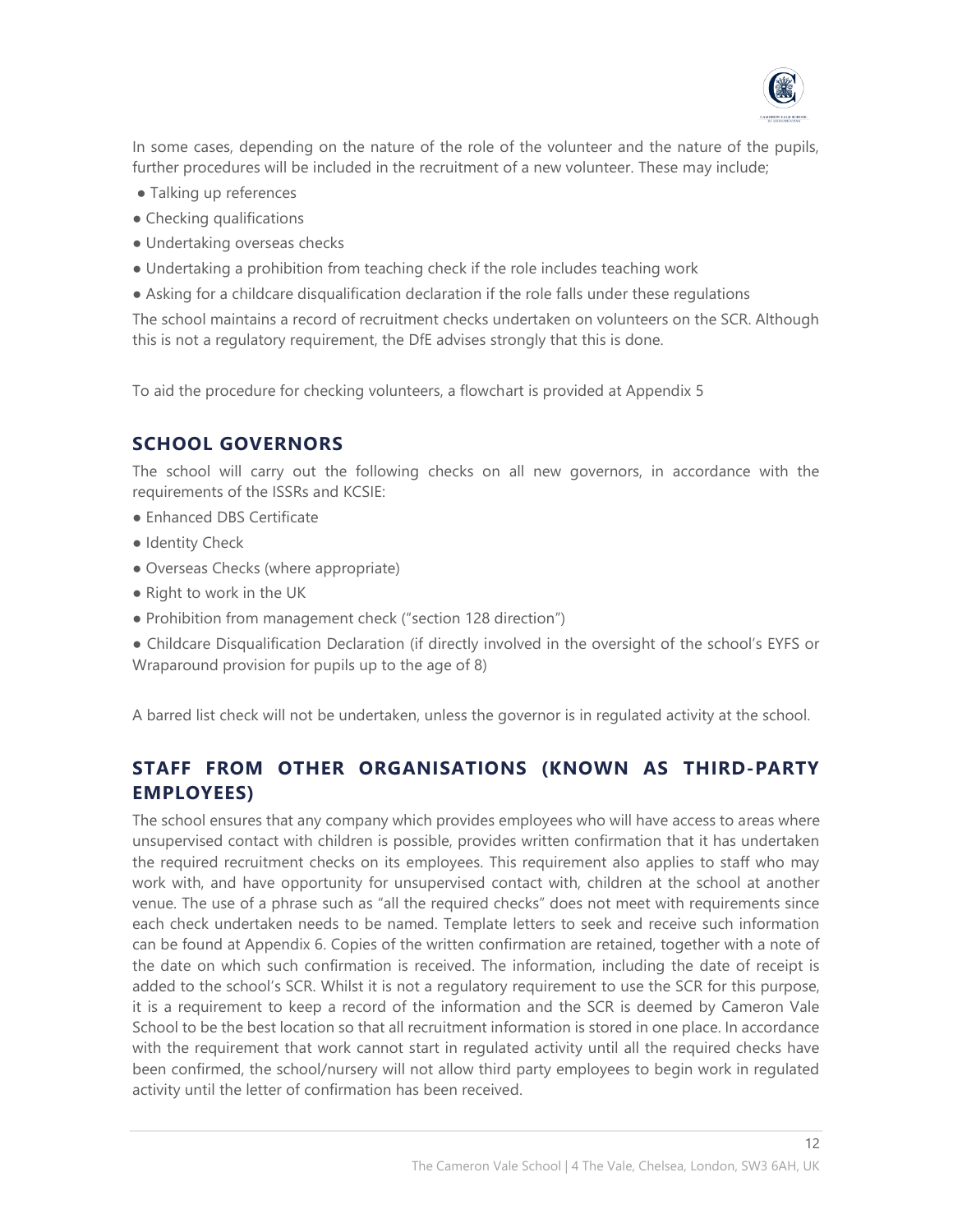

The school's safeguarding procedures require that, where services or activities are provided separately by another body, supervising the children either on or off school site, the school/nursery seeks assurance that the body concerned has appropriate policies and procedures in place for safeguarding children and child protection and there are arrangements to liaise with the school on these matters where appropriate. The template letters at Appendix 6 make provision for this confirmation.

# **VETTING CHECK EXEMPTIONS**

In line with the Regulatory Requirements, the school is not required to conduct vetting checks on the following:

- Visitors to the Head/other staff
- Those who have only brief contact with children in the presence of a teacher
- Pupils aged under 16 on work experience or similar
- Visitors carrying out repairs or servicing equipment, delivery staff and refuse collectors
- Pupils aged over 18 who are registered as pupils at the school

The School does not re-check staff returning from maternity leave, sabbaticals or similar, where continuity of employment is maintained, because they are still on the school staff roll. Such staff, and any who are on zero hours contracts have 'continuity of employment' if they have a contract of employment, even if this is one that does not provide them with certainty of hours.

### **THE THREE-MONTH RULE**

It is a premise of DBS requirements that a custodial sentence of less than 3 months is unlikely to indicate a criminal offence leading to unsuitably to work with children. On this basis, any employee who has a gap in employment of three months or more must have a new DBS check. For the same reason, as a general rule, schools should not apply for a DBS certificate more than three months before work starts. However, this is permissible if there is a reason to do so, such as a new employee having a notice period of three months or more in his or her previous employment and needing confirmation of the new position before giving notice.

# **INDUCTION**

All new staff will take part in an induction programme designed to help familiarise them with the School's policies and procedures, including safeguarding, safe practice and the standards of conduct and behaviour expected of staff and pupils in the school. The programme also includes attendance at safeguarding, risk assessment and online safety training as appropriate to the role. For further information, refer to the induction policy.

#### **THE SINGLE CENTRAL REGISTER OF APPOINTMENTS**

In accordance with current legislation, the school keeps a Single Central Register of Appointments (SCR), indicating whether or not the following checks have been completed on all current members of staff at the school, the governors, and all individuals who work in regular contact with children including volunteers, supply staff, peripatetic staff, and those employed as third parties:

● Identity checks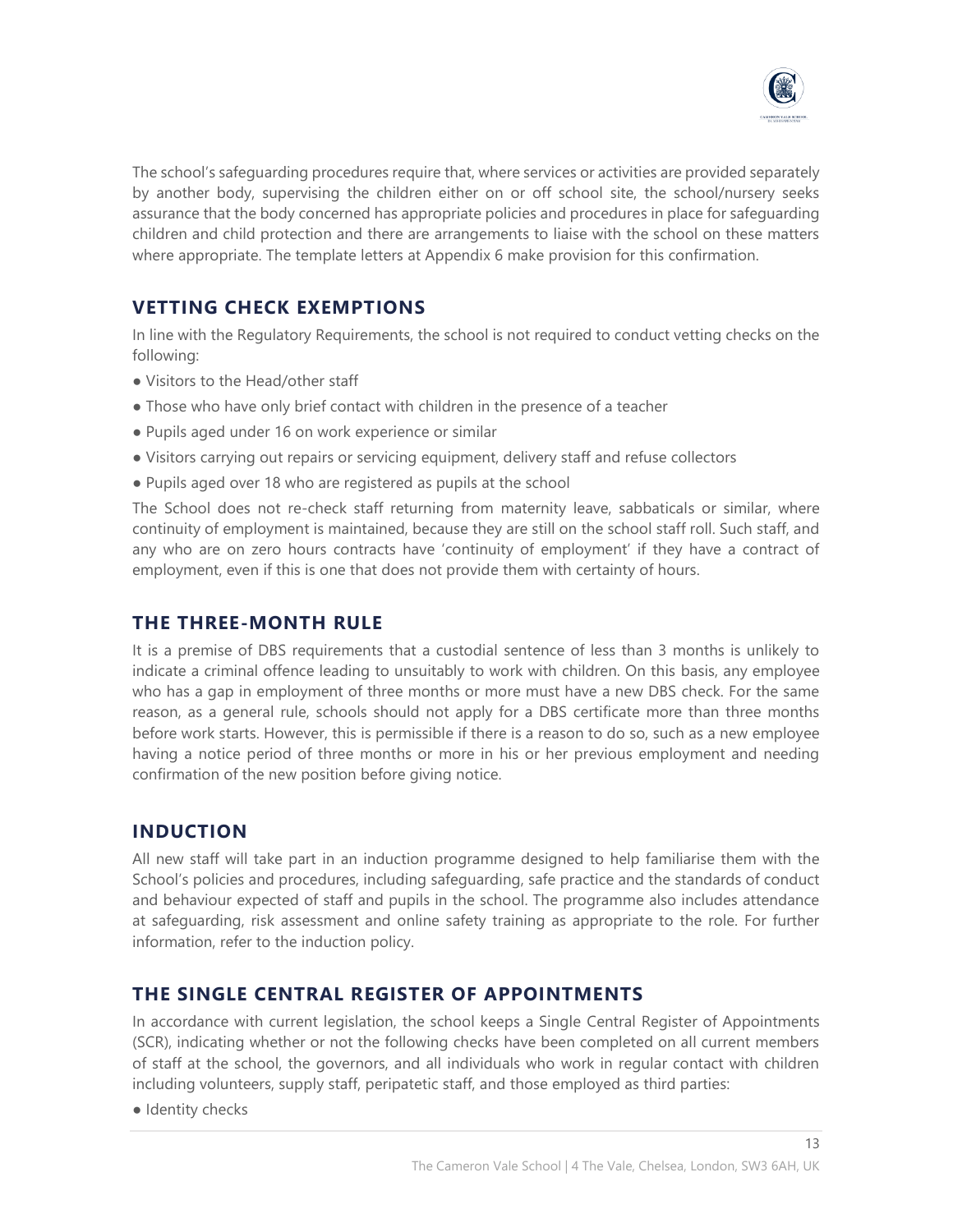

- Qualification checks for any qualifications required for the position
- Enhanced Disclosure (or DBS Status Check)
- Barred List check (within the DBS check unless a separate earlier barred list check was undertaken)
- Right to work in the UK
- Overseas checks, where applicable
- Prohibition from Teaching Check (where appropriate)
- Prohibition from management check (where appropriate)
- letter of professional standing (formerly EEA check)
- References
- Career/Employment History
- Medical Declaration
- Childcare Disqualification Declaration

The SCR records, as a minimum, the date on which the check was undertaken, the name or initials of the checker, and the DBS certificate number. A checklist, as found at Appendix 9 is completed with regard to the recruitment checks outlined in this policy. The completed checklist is stored in each member of staff's personnel file.

# **7. RECRUITMENT PROCESS SUMMARY**

#### **1. Planning and Advertising**

- Produce Job Description and Person Specification
- Produce Advert, including statement re Safeguarding, references and DBS
- Update all standard recruitment letters:
- o Applicants and Referees spreadsheet
- o Application Form
- o Application and Recruitment Process
- o Reference Request Form
- o Acknowledgement Letter
- o 'No' Letters
- Agree recruitment panel and interview questions

#### **2. Response to Advert**

- Keep details of all enquiries
- Send an application pack to each enquirer consisting of:
- o Job Description and Person Specification
- o Application Form
- o CVS Application and Recruitment Process Explanation
- o Safeguarding and Child Protection Policy Statement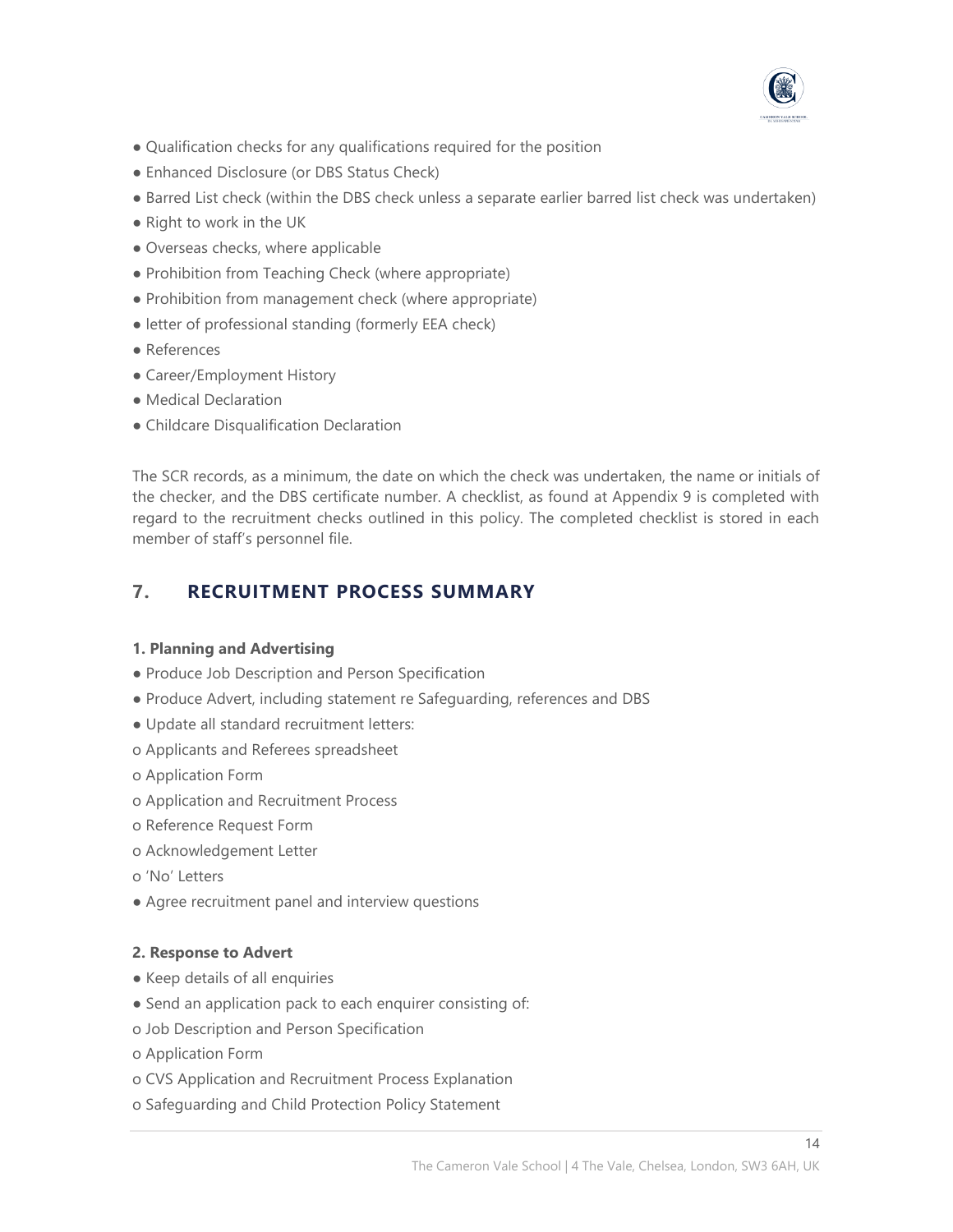

#### **3. Applications**

Number each application in the order in which they arrive. Keep original and give copies to each member of the recruitment panel.

#### **4. References**

When the recruitment panel has decided on a short list of candidates, proceed with requesting references, with the intention of receiving references prior to interviews. Seek two references and ensure that referees are suitable by ensuring, as far as is possible, that:

- One reference is from the current or most recent employer
- One reference is from the most recent case of working with children
- A period of roughly five years is covered

#### **5. Interviews**

The recruitment panel will consist of at least two people. For appointments to leadership positions, the school will invite the Chairman of Forfar Education to nominate a member of the Forfar governance team to join the panel. At least one member of the recruitment panel will have undertaken training in safer recruitment within the last five years. A member of admin staff may be asked to take notes at the recruitment panel's short-listing meetings and the interviews.

Long-listed applicants may be invited to a brief, informal, initial interview to enable a more accurate short-listing process. Short-listed applicants will be invited to attend a formal interview at which his/her relevant skills and experience will be discussed in more detail. Depending on the position, interviews will normally consist of skills-related questions and a safer recruitment interview. There will be a lesson observation for teaching positions and an equivalent activity or a skills test for nonteaching positions.

The safer recruitment interview will include determining the candidate's reasons for wanting to work with children. Written records of all interviews, observations and other activities and skills tests will be kept on the successful applicant's personnel file. If there are any gaps in the employment history, as set out in the application form, which have not been resolved prior to interview, these will be discussed during the safer recruitment interview. The candidate may be asked to resubmit the application form with the gaps explained. The candidate's responses in explaining any gaps will be recorded in the interview notes. Candidates should be asked if there is anything they wish to declare in light of the requirement for a DBS check. If references are not obtained prior to the interview, the candidate should also be asked at interview if there is anything, he/she wishes to declare or discuss in light of the questions that have been (or will be) put to their referees. It is a requirement of KCSIE that references are obtained and scrutinised before a person's appointment is confirmed and before he or she starts work.

If it is decided to make an offer of employment following the formal interview, any such offer will be conditional upon the satisfactory completion of the checks listed in the section, 'Appointment Procedures for Staff', above.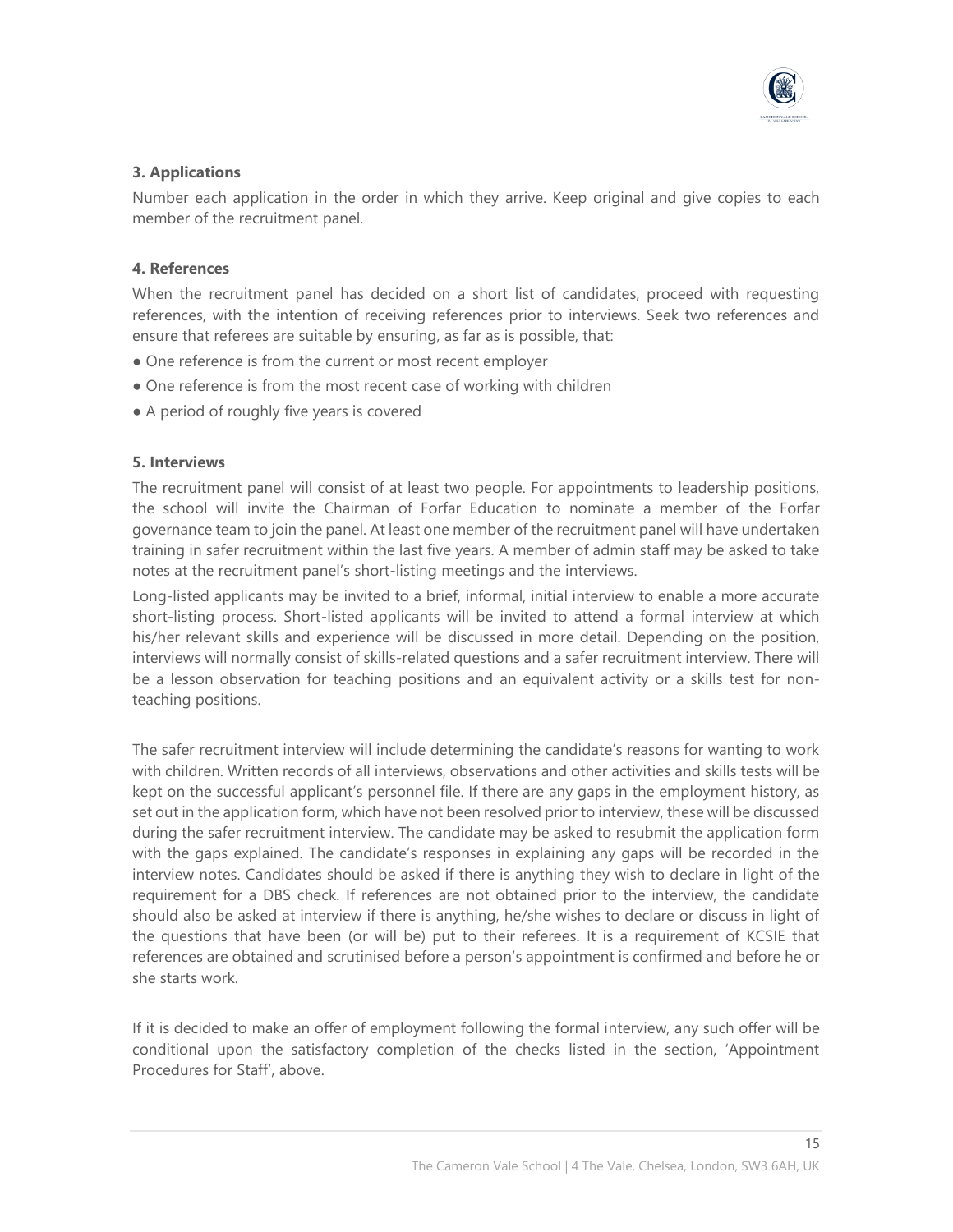

#### **6. Recruitment Decision and Checks**

The interviewer contacts the successful candidate directly to informally offer him or her the position. Informal acceptance of the position at this stage will result in the generation of a Letter of Appointment, to be produced in conjunction with, where relevant the new employee's future line manager or other appropriate member of staff. The Letter of Appointment will include details of;

- Start and end dates of the contract and hours of work
- Salary

● A summary of the induction process and any training or professional development required prior to starting work

- Review period
- A list of the checks that need to be completed before the first day at work
- If relevant, invitation to familiarisation and/or handover days prior to starting

Letters to unsuccessful candidates should be sent once the position has been formally accepted, including to those who have been on 'hold'.

#### **7. Payroll**

The school ensures that the candidate has:

Handed in a P45 or completed an HMRC New Starter Checklist

Been advised of the Pension policy and procedure

Completed the following:

Signed Contract

Statutory Safeguarding Induction

Confirmed reading and understanding the following: Keeping Children Safe in Education, Part 1 and Annex B

Other documentation required in KCSIE to be covered at induction (see Induction Policy)

Any other policies and procedures relevant to the post to which he or she has been appointed.

#### **8. Safeguarding and Child Protection Training**

The Designated Safeguarding Lead (DSL) takes responsibility for the safeguarding and child protection training of newly appointed staff. He or she will, prior to the newly appointed person starting work;

Establish when he or she most recently undertook formal safeguarding training and, as necessary, organise for such training to be done or refreshed

Ensure that he or she completes the statutory safeguarding elements of induction, as required in KCSIE

Include him or her in the school's programme of at least annual safeguarding updates and ensure an understanding of the aspects of safeguarding procedures which particular to the school

Brief him or her, as appropriate, regarding any children with whom he or she will be involved for whom there is a safeguarding concern, including details of any vulnerable children and any who are foster children, looked after or previously looked after children or who have a social worker.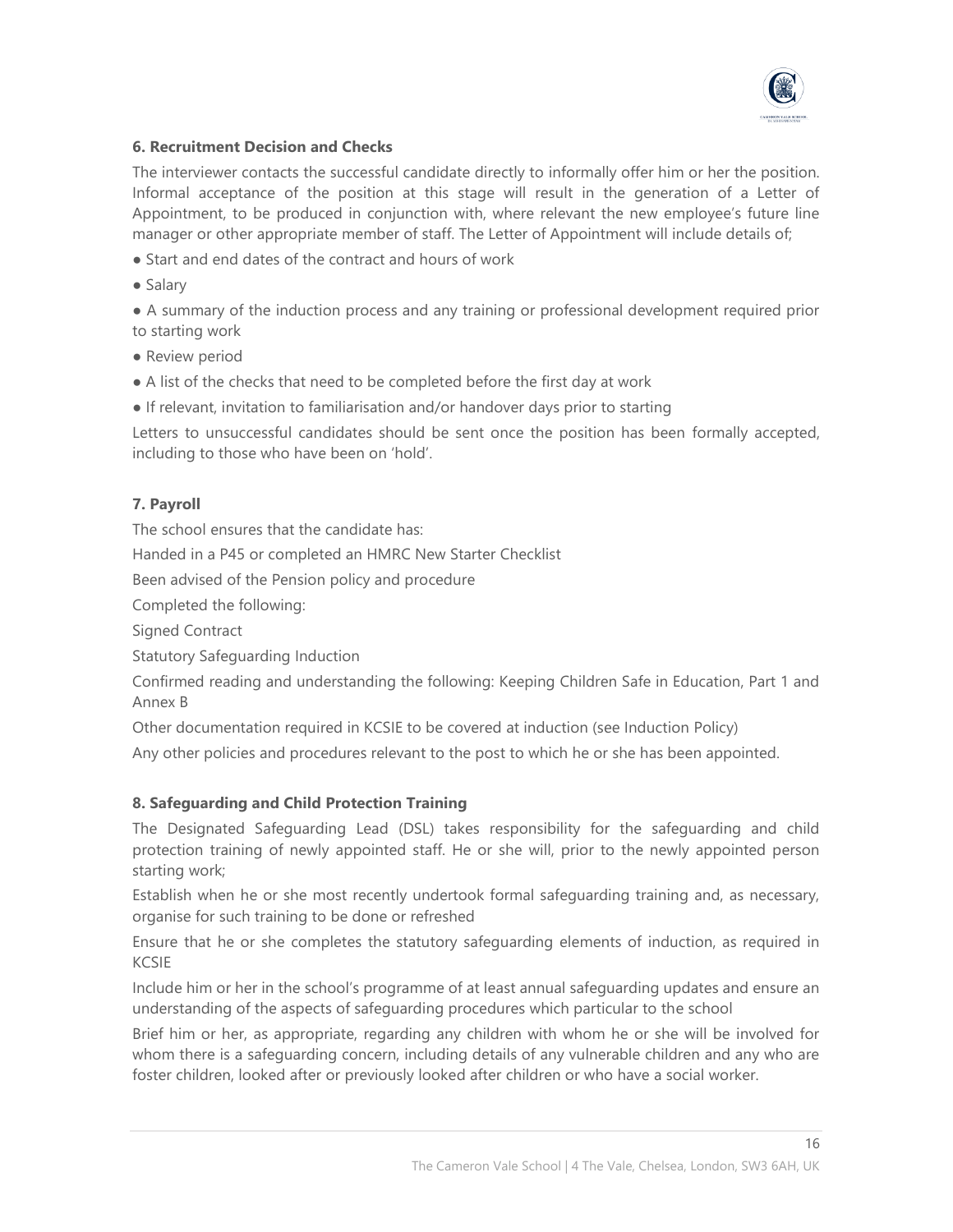

Ensure that he or she completes the post-training document and annual affirmation to confirm reading and understanding of Cameron Vale policies and related government guidance.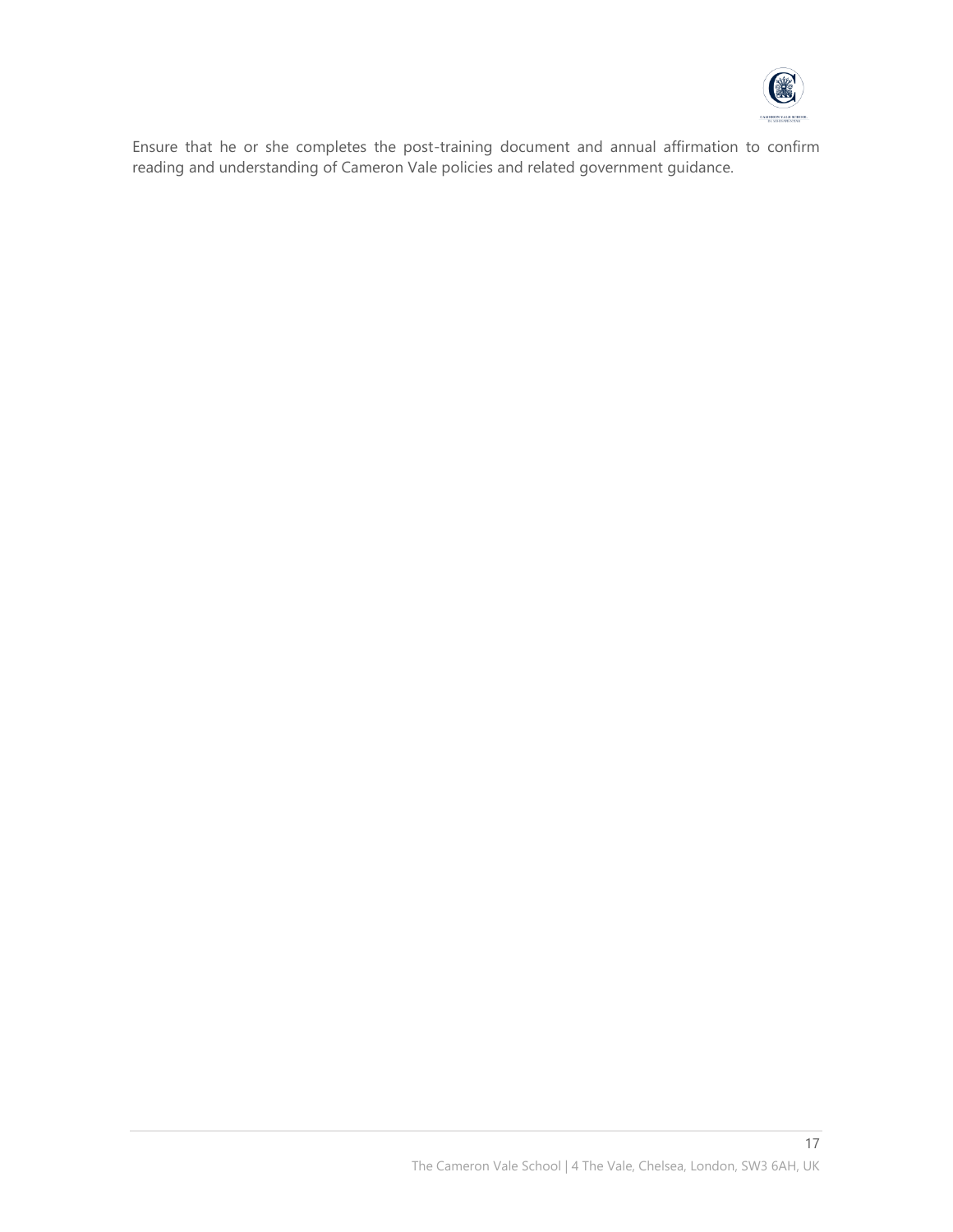

# **APPENDIX 1: DBS RISK-ASSESSMENT CHECKLIST**

This document enables the school to consider the three requirements related to judging whether a member of staff can start work prior to the DBS certificate having been seen by the school. The risk assessment should be completed to calculate whether to allow a new member of staff to start work before a new DBS certificate has been received and the level of supervision which is required in such circumstances.

Name of Person: Role: Interview Date: Proposed Start Date: DBS Check application date: [The person must not start without a DBS application having been submitted]

• Is the person in 'Regulated' Activity? Yes □ No □

#### **1. Starting work prior to DBS Certificate being seen**

Reason for proposing starting before seeing a new DBS Check

- Continuity of the school's provision to pupils **□**
- Other (please state):

#### **Known Information**

All the following checks, as required for the post, must have been satisfactorily completed (tick or mark as n/a as appropriate).

- Identity check (photographic) [Essential] □
- Verification of current address [Essential] □
- Barred list check (if legally appropriate) [Essential] □
- Prohibition checks:
- o Teacher Prohibition check (for those doing teaching work) □
- o Letter of professional standing (those have done teaching work in another country) □
- o Prohibition from Management (those appointed to management or governance) □
- Overseas checks (where relevant) □
- Right to Work in the UK [Essential] □
- Confirmation of qualifications [Essential] □
- Two references [Essential] □
- Declaration of Medical Fitness [Essential] □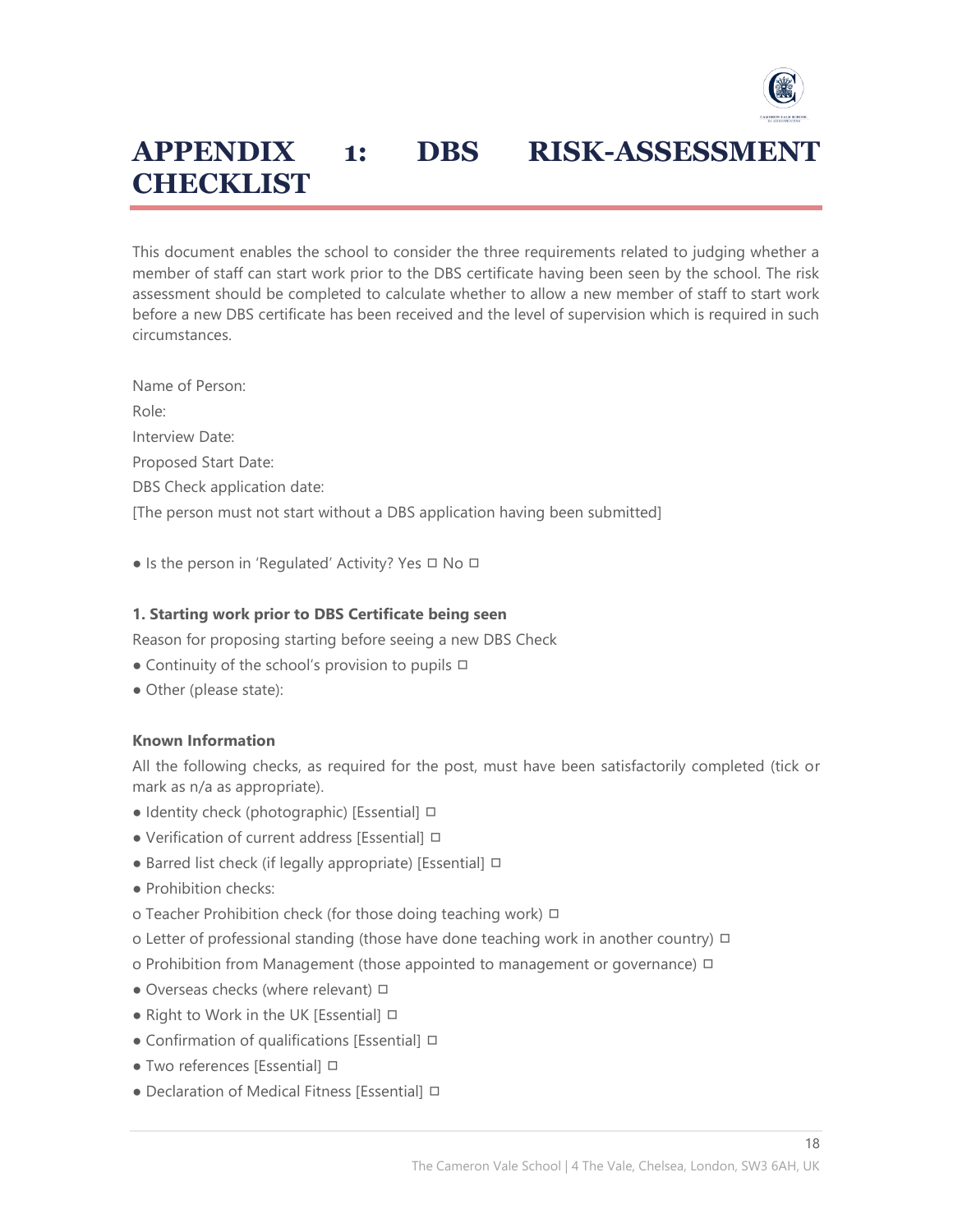

• Employment/Career History [Essential] □

Any other information (please state)

#### **Previous DBS Certificate**

If the person has a previous DBS, on what date was it issued?

When was the person's last day at work in their previous school or college?

If the person has a DBS certificate from the previous school or college and the proposed start date and the last day of employment at the previous school or college are less than three months apart, then a new Enhanced DBS check is not required in law, although it is considered as best practice. Therefore, providing there is sufficient other information, the person could be assessed to be of low risk.

Please complete the checklist for a new starter prior to the return of the DBS certificate (above), attach it to this document and keep the documents as evidence in the new person's personnel file.

Summary of factors leading to decision:

……………………………………………………………………………………………………………………………………………………………… ……………………………………………………………………………………………………………………………………………………………… ……………………………………………………………………………………………………………………………………………………………… ………………………………………………………………………………………………………………………………………………………………

#### **Decision (tick to indicate selected option)**

High Risk – ◻

Example: Person should not be allowed to start without a new Enhanced DBS, as there has been a break in service of more than three months (or they do not have an Enhanced DBS certificate) and/or there is insufficient information about the person in the 'Known Information' list above. A candidate whose work involves mainly one-to-one tuition may also be considered as high risk.

Medium Risk – option (a)  $\Box$ Medium Risk – option (b)  $\Box$ 

Example: Person may start work and, although there is sufficient other information listed above, because there is a gap in service of three months or more (or they do not have an Enhanced DBS certificate), the person must be (a) supervised at all times and should not undertake 1:1 work, personal care activities or residential visits. The unchecked person must always be 'within sight and hearing' of a supervising person with an Enhanced DBS check; or (b) mostly supervised and should not undertake 1:1 work, personal care activities or residential visits. The unchecked person must mostly be 'within sight and hearing' of a supervising person with an Enhanced DBS check, but may from time to time, for example teach a group of children in an adjacent room or break-out space.

Low Risk – ◻

Example: Person may start work, without additional supervision, already holding an Enhanced DBS check and there is no break in service of three months or more and all other checks have been satisfactorily completed.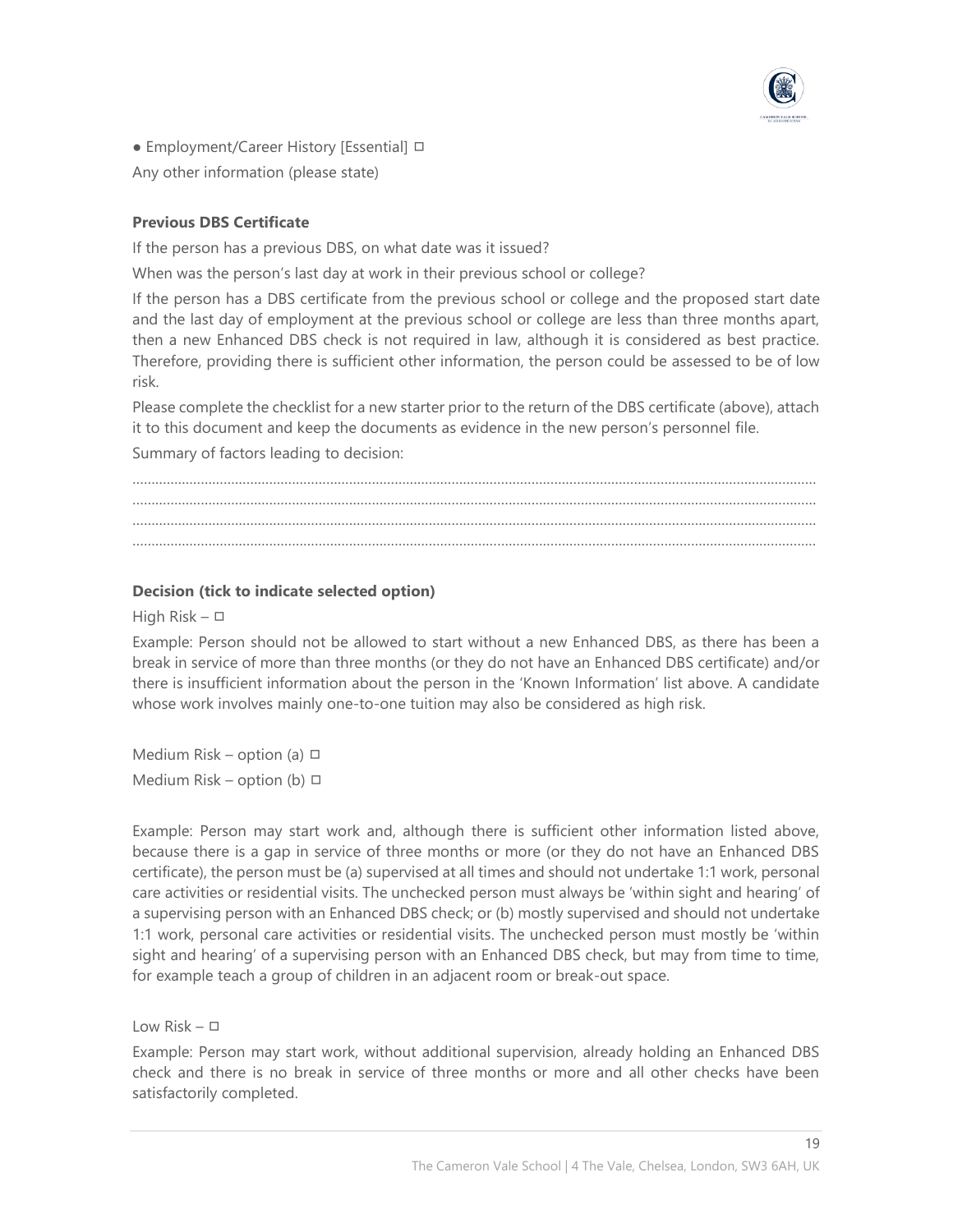

#### **2. Supervision Agreement and Authorisation**

| Signatures: |      |
|-------------|------|
|             | Date |
|             | Date |
|             | Date |
|             | Date |

#### **3. Review of the Supervision Arrangement**

It is a requirement that these arrangements are reviewed by the head with a frequency of not less than every two weeks. This table should be completed to annotate each review

| Date of review | Notes on Review meeting | Head's initials |
|----------------|-------------------------|-----------------|
|                |                         |                 |
|                |                         |                 |
|                |                         |                 |
|                |                         |                 |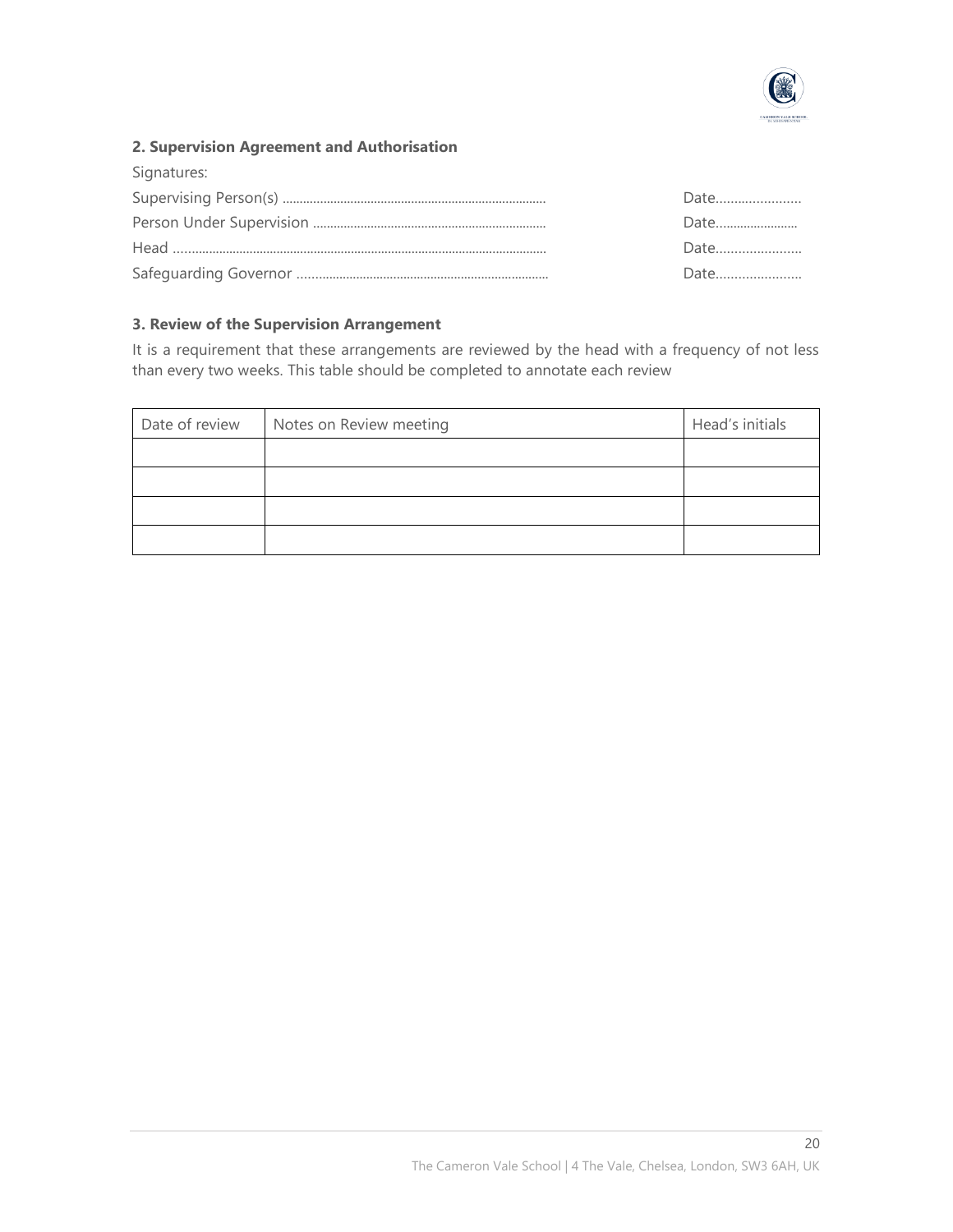

# **APPENDIX 2: EMPLOYING EU, EEA AND SWISS CITIZENS IN THE UK**

In October 2020, the Home Office introduced new requirements related to the UK's new immigration system. These requirements must be considered when appointing citizens from the EU, EEA and Switzerland, and also when checking the right to work in the UK of citizens from these countries who were already living in the UK before 1st January 2021, including citizens of these countries who were already employed by the school.

#### **Section 1 – Checking an EU, EEA or Swiss citizens' right to work in the UK**

Employers can check the applicant's right to work online, if he or she has used the online right to work checking service and given the employer a share code. Anyone seeking to come to the UK for work from these countries, except Irish, Channel Islands and Isle of Man\* citizens, after 1st January 2021 will need to seek permission first. They will need to apply to work in the UK via the 'Skilled Worker' or another permissible worker route.

From 1 January 2021, prospective employees recruited from outside the UK through the Skilled Worker route will need to demonstrate that:

- they have a job offer from a Home Office licensed sponsor
- they speak English at the required level
- the job offer is at the required skill level of RQF3<sup>\*\*</sup> or above
- they'll be paid at least £25,600 or the 'going rate' for the job offer, whichever is higher.

If the job will pay less than this - but no less than £20,480 – the applicant may still be able to apply by 'trading' points on specific characteristics against their salary. For example, if they have a job offer in a shortage occupation or have a PhD relevant to the job. There are different salary rules for workers in some health or education jobs, and for "new entrants" at the start of their careers. Further information on which occupations are at the required skill level and the salaries for these occupations can be found in Annex E of the UK points-based immigration system: further details statement. There will not be a general route for employers to recruit from outside the UK for jobs offering a salary below £20,480 or jobs at a skill level below RQF3.

There is not a requirement to make retrospective checks for existing employees.

Employers need a sponsor licence in order to employ EU, EEA and Swiss citizens coming directly from overseas to the school for work after 1st January 2021. Employers who are already a licenced Tier 2 (General) visa sponsor will be automatically granted a new skilled worker licence. Employers who may want to hold a sponsor licence from 1st January 2021 should apply. Further information on the application process can be found here: https://www.gov.uk/apply-sponsor-licence.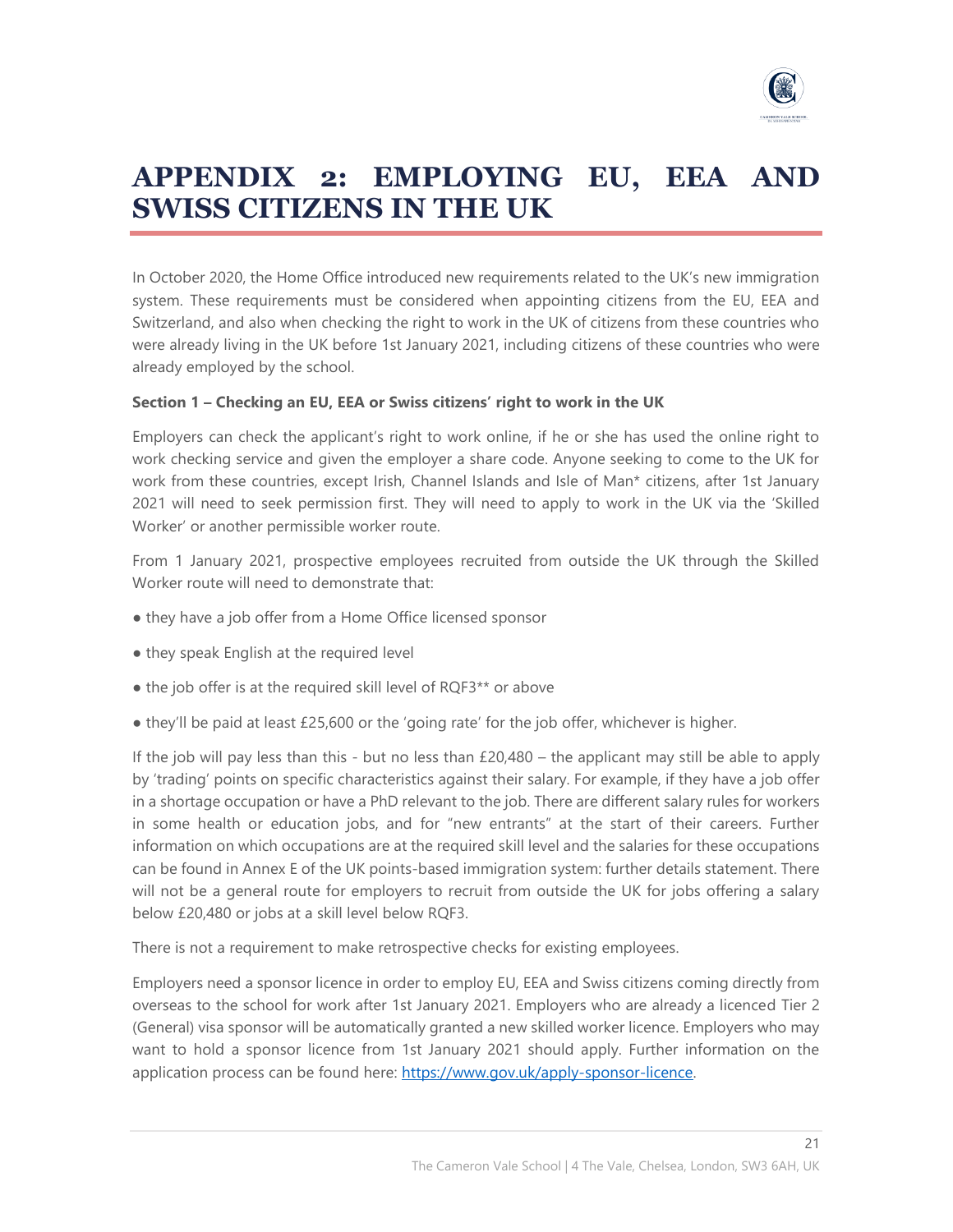

\*The right of Irish, Channel Islands and Isle of Man citizens to work in the UK arises from the Common Travel Area arrangements, which predate the formation of the EU. Under the CTA, these citizens and British citizens can move freely and reside in each jurisdiction and enjoy associated rights and privileges, including the right to work and study. Therefore, the method by which such citizens need to prove their right to work in the UK remains unchanged. Further information can be found here: <https://www.gov.uk/government/publications/common-travel-area-guidance>

\*\*Regulated Qualifications Framework, in which, for example, Level 2 is equivalent to GCSE, Level 3 to A Level and Level 6 to a Bachelor's Degree.

#### **Section 2 – Requirements regarding EU, EEA and Swiss citizens already employed before 1st January 2021**

The new arrangements noted in Section 1 do not apply to EU, EEA and Swiss citizens whom an employer already employed before 1st January 2021. These employees and their family members should have applied to the EU settlement scheme if they wished to continue working in the UK after 30th June 2021.

#### **Conclusion – Action for Schools and Nurseries**

● Consider whether you need a sponsor licence in order to employ citizens from the EU, EEA or Switzerland and take appropriate action.

● If you plan to appoint any citizens from the EU, EEA or Switzerland from now on, follow the requirements noted in Sections 1 and 2 above.

● If you already employed any citizens from the EU, EEA or Switzerland prior to 1st January 2021, and they have continued in employment after 30th June 2021, ensure that they and you have acted in accordance with the new requirements.

• In each case, ensure that you have tracked and dated each stage of the required process in the employee's personnel file, with a summary in the 'Notes' column of your Single Central Register.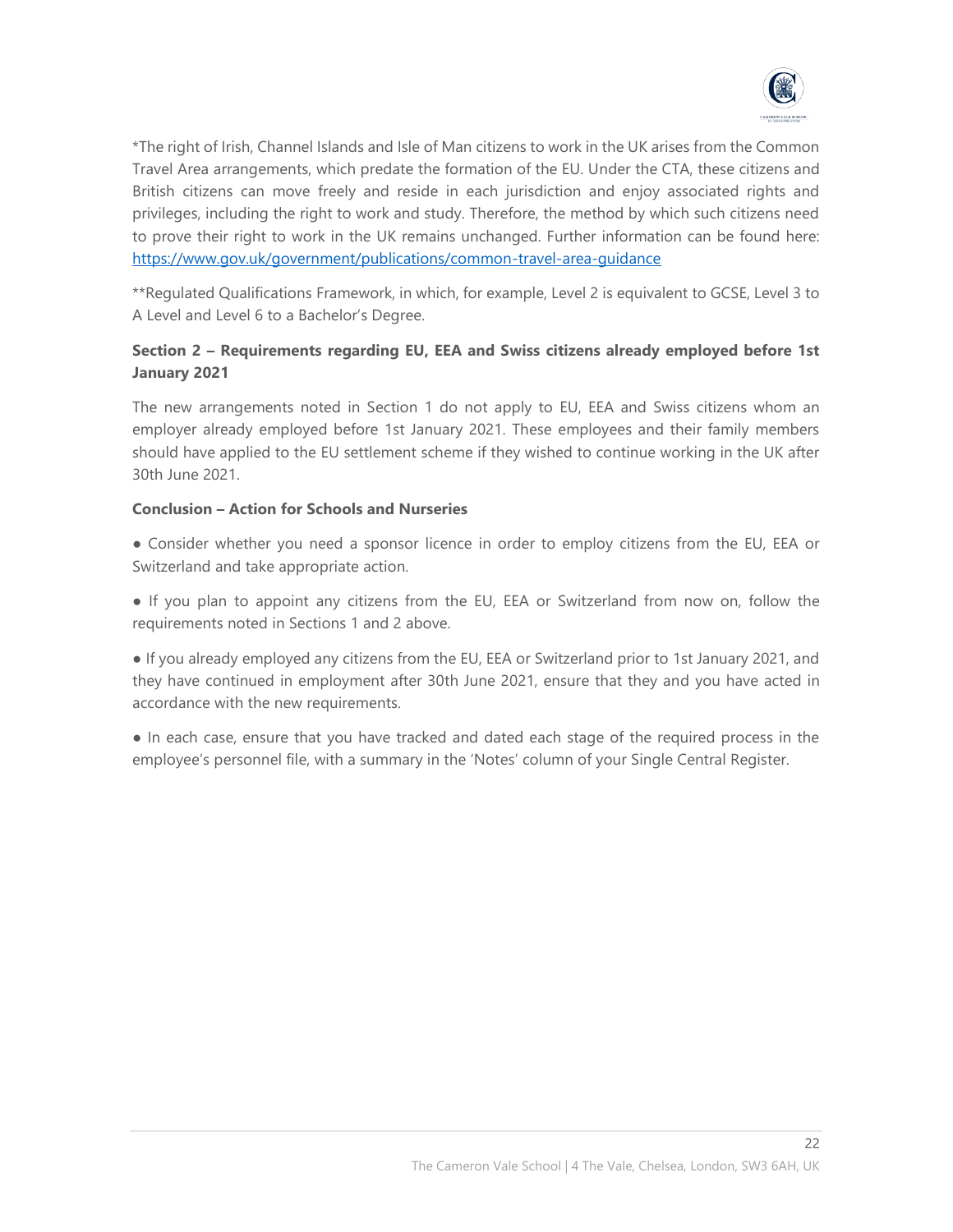

# **APPENDIX 3: DBS UPDATE SERVICE – ADDITIONAL INFORMATION**

The DBS Update Service is a facility which enables holders of DBS certificates who have subscribed to the service to permit schools to undertake an immediate DBS check at no cost. The service is only available in relation to DBS Certificates which have been issued since 17 June 2013. A subscriber must apply to register with the Update Service either when applying for a DBS certificate or within a few days of receipt. The service cannot be accessed and added to a DBS certificate at a later date. Employers must have the DBS certificate holder's consent to use the Update Service to access his or her record on the DBS Update Service.

The DBS Update Service is most useful for people who work in several schools or nurseries, such as peripatetic music teachers, sports coaches and after-school activity providers. It avoids the need to obtain a new DBS each time such a person accepts work at a new school. The DBS Update Service is useful for the school because it provides an instant response and represents an economy in costs. It is as robust as a new DBS certificate because it draws on a fresh reference to the DBS database, whereas the acceptance of a DBS certificate obtained by a previous employer, whilst permissible, can relate only the situation at the time the certificate was obtained.

Candidates who have registered with the DBS Update Service must produce the original of their DBS Certificate, along with the required proofs of identity. On undertaking the check, using the reference numbers provided by the candidate, the school receives notification as to whether there have been any changes to the DBS record since the certificate was issued. This notification must then be considered alongside the information contained on the candidate's original certificate. If the Update Service check results in a notification that there has been a change in the candidate's record, the school must proceed with a full new DBS check. If the response is that there has been no change and there are no concerns arising from the original certificate, the school can consider the DBS check to be complete and can continue the appointment process.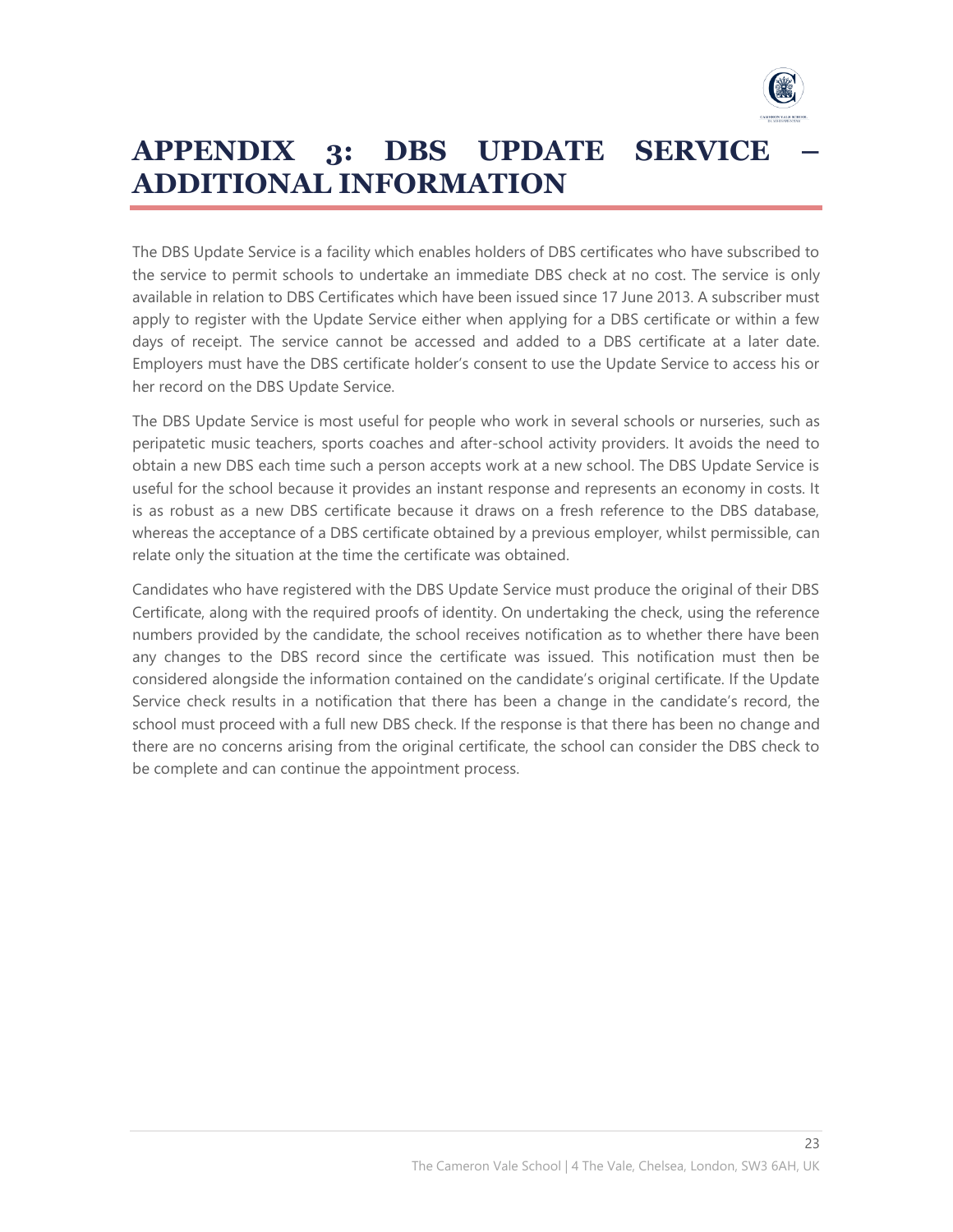

# **APPENDIX 4: DBS AND BARRED LIST FLOWCHART**

#### **FLOWCHART OF DISCLOSURE AND BARRING SERVICE CRIMINAL RECORD CHECKS AND BARRED LIST CHECKS**

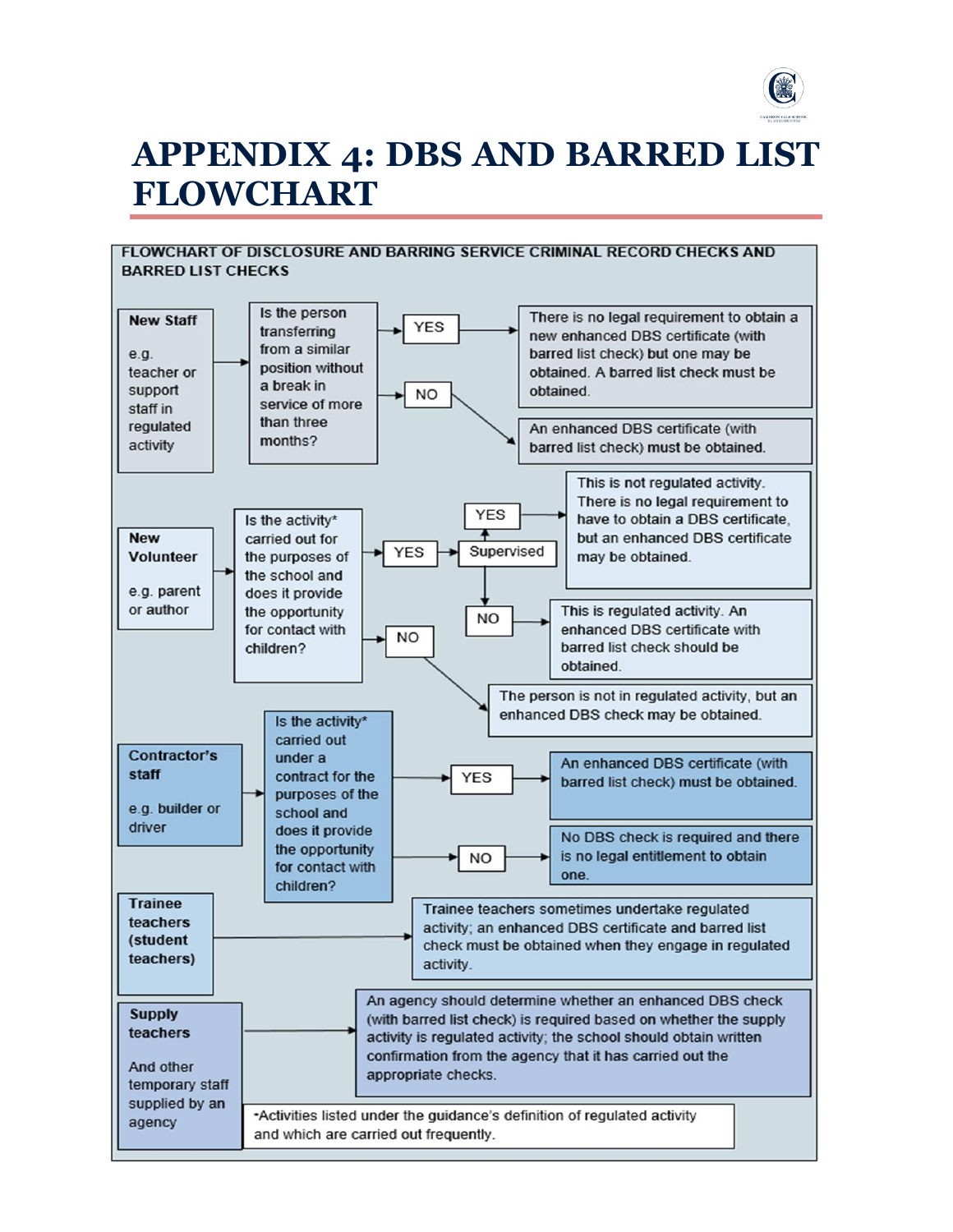

# **APPENDIX 5: FLOWCHART FOR CHECKING VOLUNTEERS**

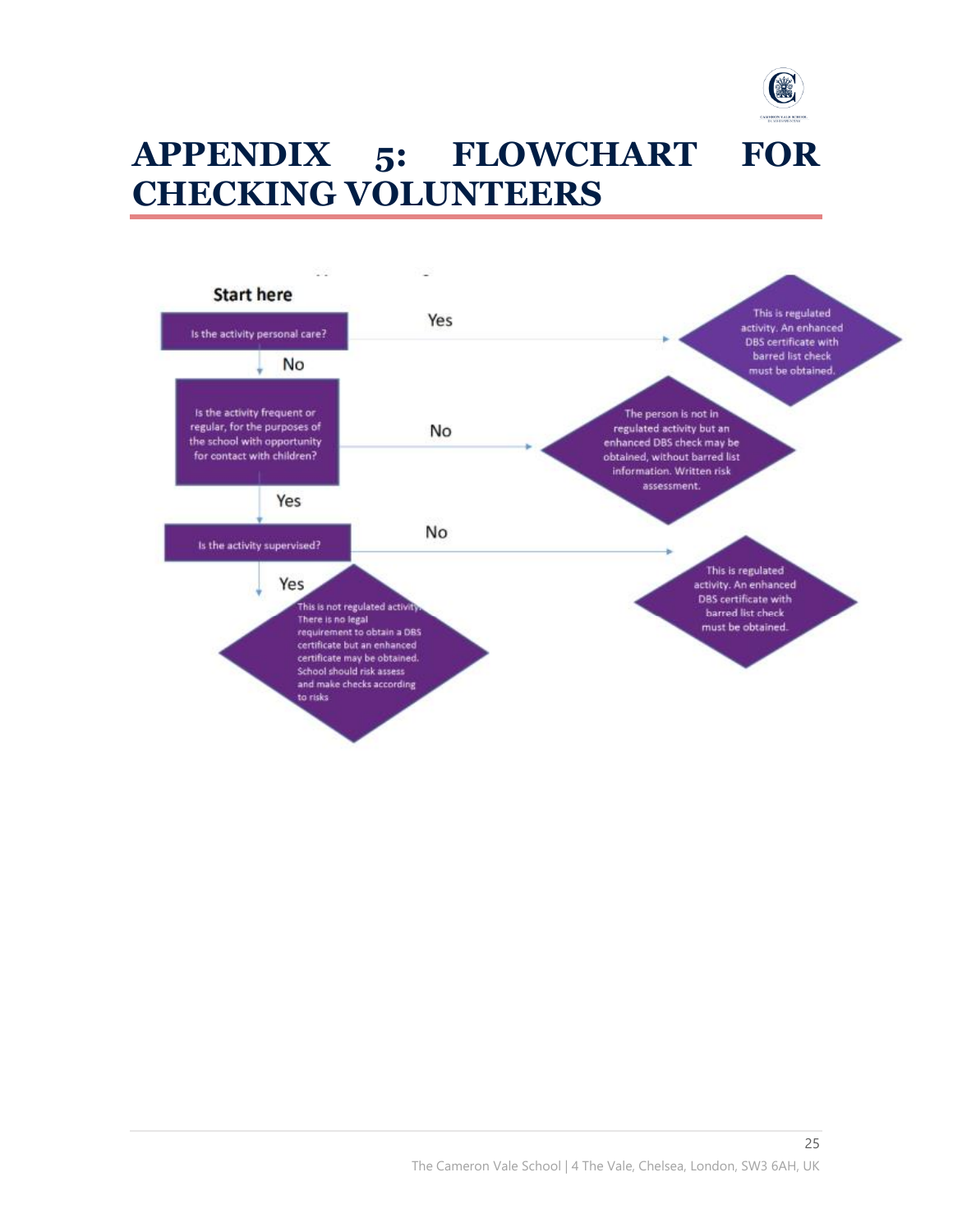

#### **APPENDIX 6: POLICY ON THE SECURE STORAGE, HANDLING, USE, RETENTION AND DISPOSAL OF DISCLOSURE AND BARRING SERVICE (DBS) CERTIFICATES AND CERTIFICATE INFORMATION**

#### **1.1 General principles**

As an organisation using the Disclosure and Barring Service checking service to help assess the suitability of applicants for positions of trust, the school/nursery complies fully with the DBS code of practice regarding the correct handling, use, storage, retention and disposal of certificates and certificate information. It also complies fully with its obligations under the General Data Protection Regulation (GDPR), Data Protection Act 2018 and other relevant legislation pertaining to the safe handling, use, storage, retention and disposal of certificate information and has a written policy on these matters, which is available to those who wish to see it on request.

#### **1.2 Storage and access**

Certificate information is kept securely, in lockable, non-portable, storage containers with access strictly controlled and limited to those who are entitled to see it as part of their duties.

#### **1.3 Handling**

In accordance with section 124 of the Police Act 1997, certificate information is only passed to those who are authorised to receive it in the course of their duties. We maintain a record of all those to whom certificates or certificate information has been revealed and it is a criminal offence to pass this information to anyone who is not entitled to receive it. It should be noted that inspection bodies may be legally entitled to retain the certificate for the purposes of inspection. Standard practice is that the school does not retain DBS certificates or copies for more than six months (the retention period). If any requirement should arise to retain certificates in order to demonstrate 'safer recruitment' practice for the purpose of safeguarding audits, there may be a legal entitlement to retain the certificate. However, such practice must be compliant with the Data Protection Act, Human Rights Act and General Data Protection Regulation (GDPR).

#### **1.4 Usage**

Certificate information is used only for the specific purpose for which it was requested and for which the applicant's full consent has been given.

#### **1.5 Retention**

Once a recruitment (or other relevant) decision has been made, other than recording the information noted in the second paragraph of 1.6, below, the school does not keep certificate information for any longer than is necessary. This retention will allow for the consideration and resolution of any disputes or complaints, or be for the purpose of completing safeguarding audits. Throughout this time, the usual conditions regarding the safe storage and strictly controlled access will prevail.

#### **1.6 Disposal**

Once the retention period has elapsed, the school will ensure that any DBS certificate information is immediately destroyed by secure means, for example by shredding, pulping or burning. While awaiting destruction, certificate information will not be kept in any insecure receptacle (e.g. waste bin or confidential waste sack). The school will not keep any photocopy or other image of the certificate or any copy or representation of the contents of a certificate beyond the 6-month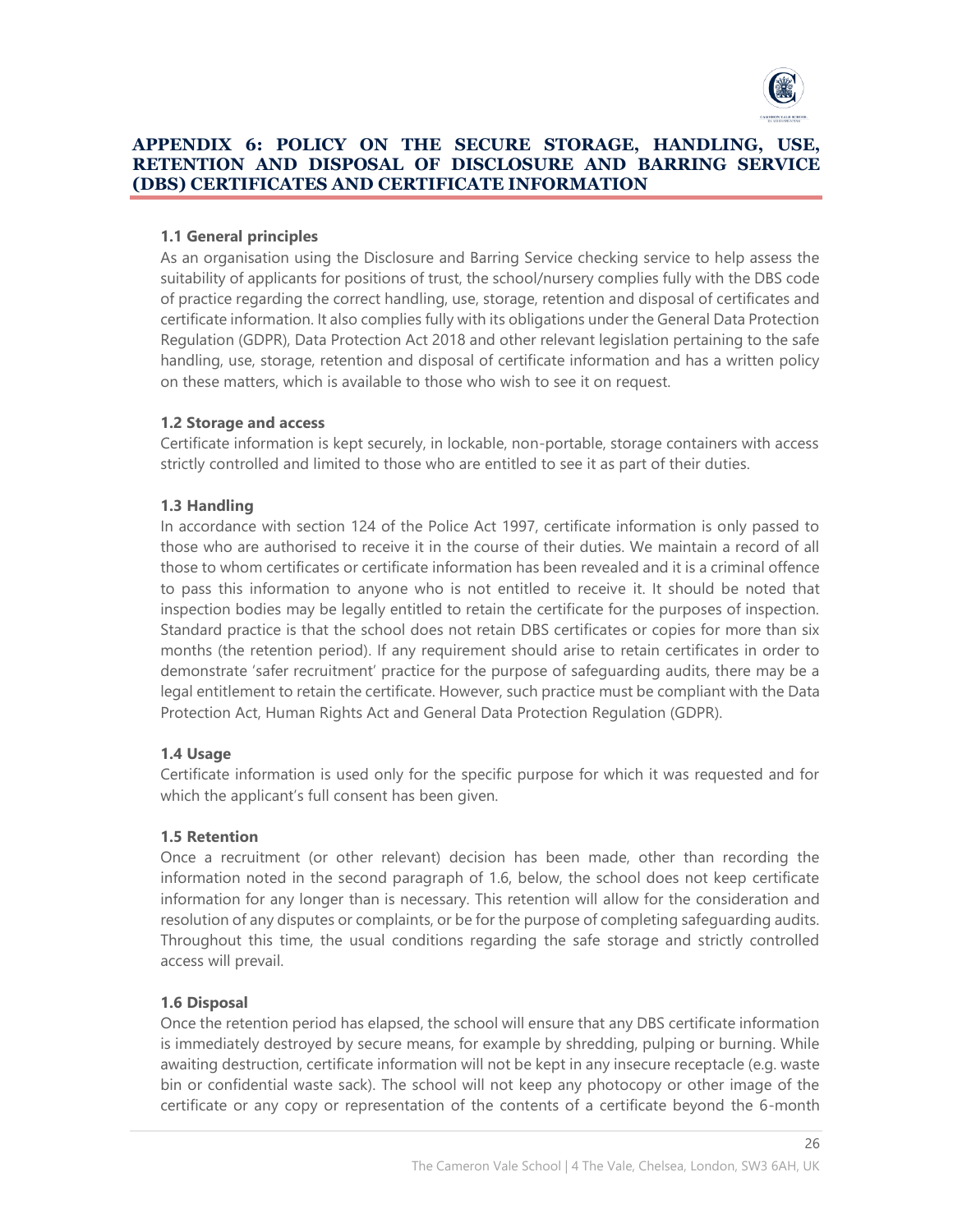

period noted above. However, notwithstanding the above, the school/nursery will keep a record of the date it had sight of a certificate, the name of the subject, the type of certificate requested, the position for which the certificate was requested, the unique reference number of the certificates and the details of the recruitment decision taken (this is stored securely on the school's account with Atlantic Data)

#### **1.7 DBS logo**

The DBS logo is protected by crown copyright, the copying and use of the DBS logo is not permitted without prior approval of the DBS.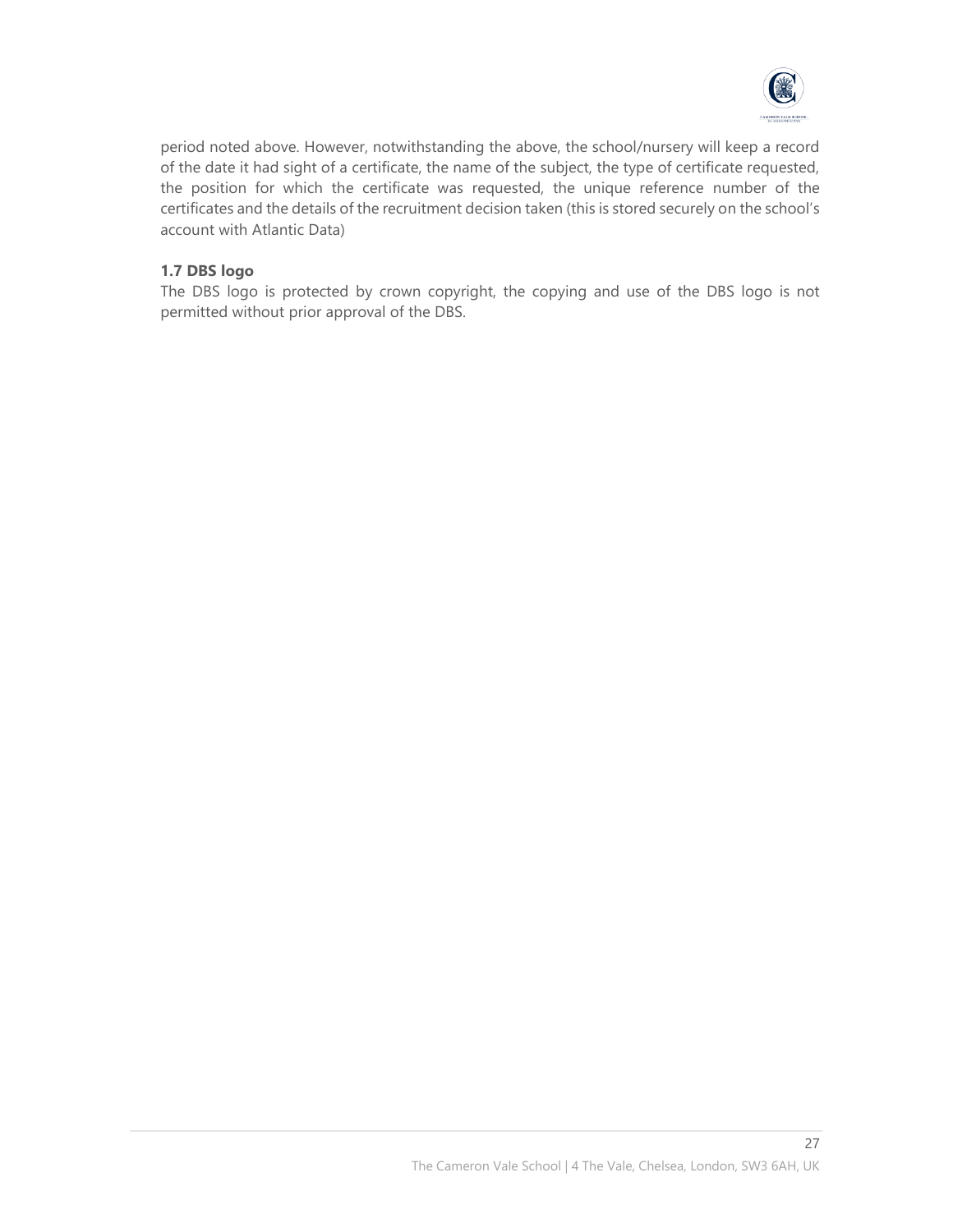

# **APPENDIX 7: DBS DISCLOSURE AND RECRUITMENT POLICY**

Cameron Vale School is committed to safeguarding and promoting the welfare of children and young people within the school and expects all staff\* and volunteers to share this commitment. The Recruitment Policy and Procedures are based on and conform to statutory and non-statutory guidance contained in the most recent editions of 'Keeping Children Safe in Education', 'Guidance for Safer Working Practice for Adults who work with Children and Young People in Education Settings', the 'EYFS Statutory Requirements' and the 'ISI Commentary on the Regulations'. This policy also has due regard for Prevent Duty Guidance: advice for schools and childcare providers (as updated in April 2019) and The Use of Social Media for On-line Radicalisation (July 2015).

● Cameron Vale School is committed to the fair treatment of its staff, potential staff or users of its services, regardless of age; disability; gender reassignment; marriage and civil partnership; pregnancy and maternity; race; religion or belief; sex; and sexual orientation, or offending background.

• Cameron Vale School actively promotes equality of opportunity for all with the right mix of talent, skills, and potential, and welcomes applications from a wide range of candidates.

● Candidates will be selected for interview based on their skills, qualifications and experience, as assessed from the information provided by the applicant when completing the application form.

● As an organisation using the Disclosure and Barring Service (DBS) to assess applicants' suitability for employment, Cameron Vale School complies fully with the DBS Code of Practice. It undertakes to treat all applicants for positions fairly and will not discriminate unfairly against any subject of a Disclosure on the basis of conviction or other information revealed.

● Cameron Vale School is required to obtain a Disclosure for all appointments, except those noted in the 'Vetting Check Exemptions' section of this policy, above. All application forms and recruitment briefs will contain a statement that a Disclosure will be requested in the event of the individual being offered the position.

• Cameron Vale School is required to ask questions about the applicant's entire criminal record, including "spent" convictions as defined in the Rehabilitation of Offenders Act 1974 and additional guidance on DBS filtering, issued in November 2021, when recruiting to any position within an educational establishment.

• Cameron Vale School ensures that all those who are involved in the recruitment of staff and volunteers have been suitably trained to identify and assess the relevance and circumstances of offences. Cameron Vale School also ensures that they have received appropriate guidance and training in the relevant legislation and statutory guidance relating to the employment of ex-offenders.

● At interview, or in a separate discussion, Cameron Vale School ensures that an open and measured discussion takes place on the subject of any offences or other matter that might be relevant to the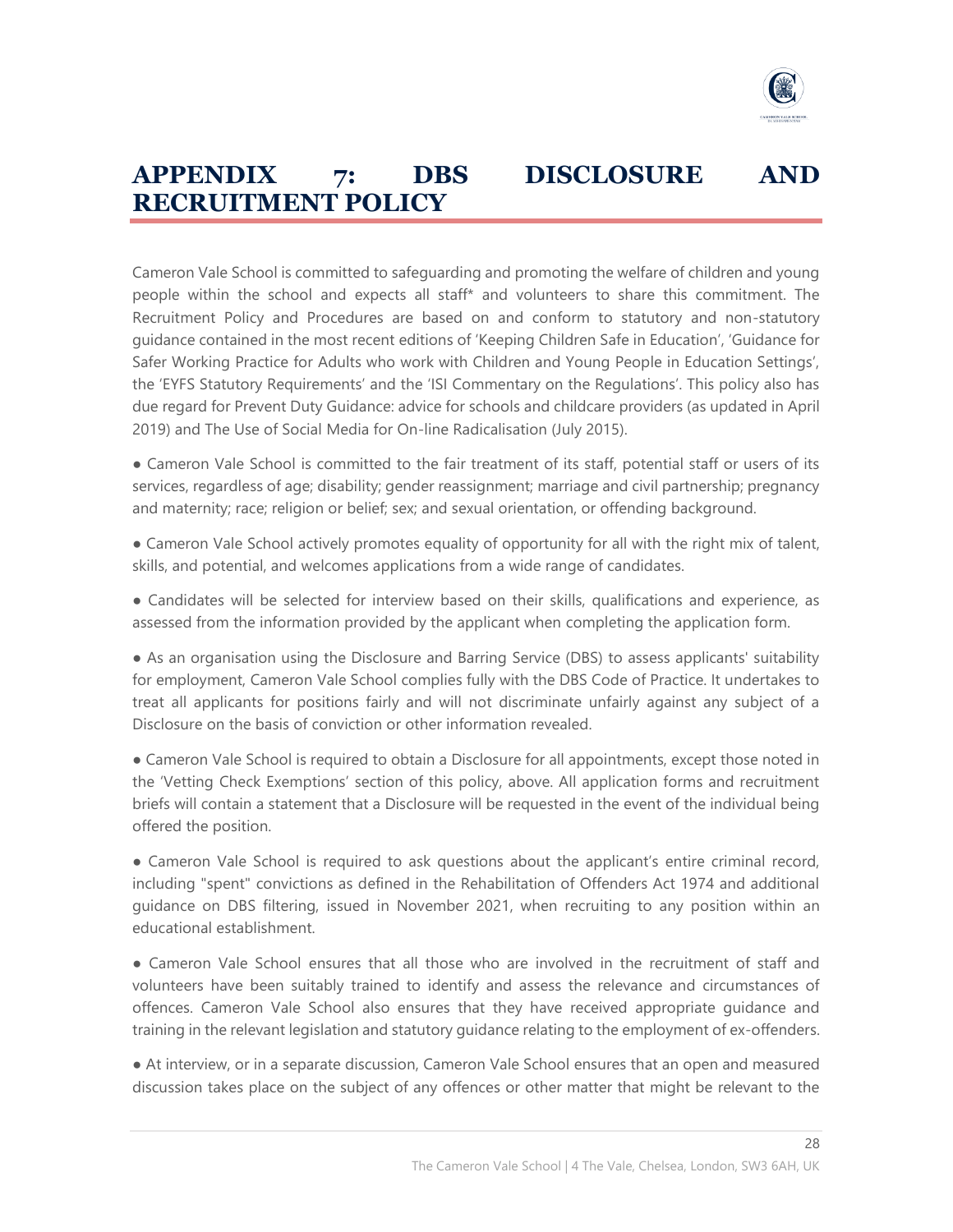

position. Failure to reveal information that is directly relevant to the position sought could lead to withdrawal of an offer of employment.

● All applicants will be made aware of the existence of the DBS Code of Practice and a copy made available on request.

• The DBS disclosure process will be completed before an appointee starts work and not usually earlier than three months before. There is provision for a DBS certificate to be sought earlier than three months before the intended start date, should circumstances require this. For further information, see the "The Three-month Rule" section of this policy, above.

• Cameron Vale School undertakes to discuss any matter revealed in a disclosure with the person seeking the position before withdrawing a conditional offer of employment.

● Having a criminal record will not necessarily bar an applicant from working with Cameron Vale School. This will depend on the nature of the position and the circumstances and background of the applicant's offences. The decision will be made by the Head or Deputy unless the applicant is for a post on the SLT in which case the decision will be made by the Director of Operations.

● If the applicant is turned down for a position because of his or her criminal record, an appeal can be made to the Director of Operations. This will be conducted using a procedure based on the Complaints Policy.

\*The school uses the ISSR definition of 'staff' as set out by ISI and Ofsted's and found under the heading 'staff' near the start of this policy.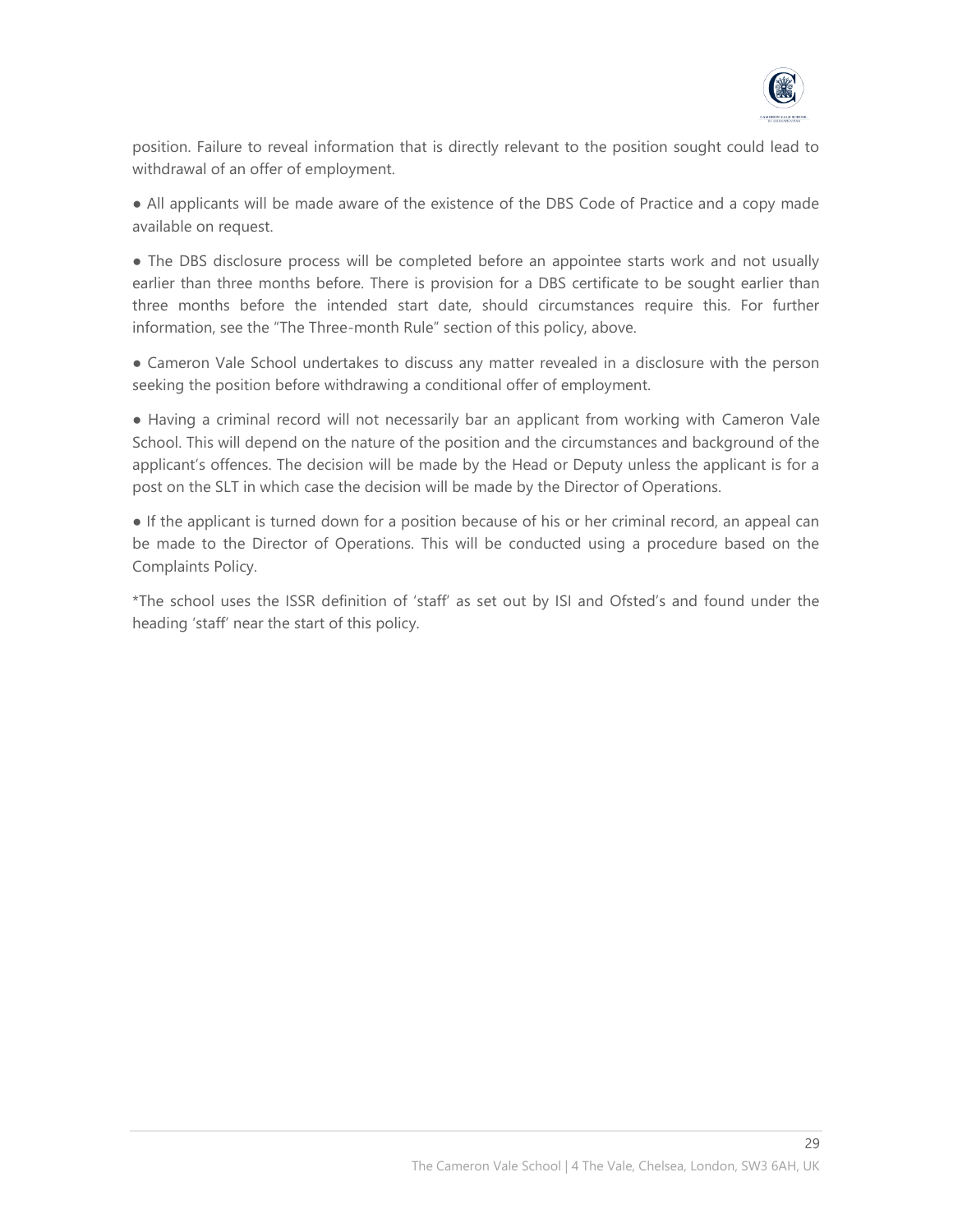

# **APPENDIX 8: RECRUITMENT AND SELECTION POLICY**

This checklist, once completed, should be retained in the applicant's personnel file. The school should not retain copies of (or original) DBS certificates for longer than 6 months. The DBS number and the date the certificate was seen by the school should be recorded. Otherwise, evidence of checks, consistent with this checklist and the SCR, should be retained in the appointed person's personnel file. For clarity, every check in this checklist which should be supported by an evidence document in the personnel file is marked with an asterisk \*. It may not always be possible to produce written evidence of a prohibition from teaching check if the appointed person is not a UK qualified teacher.

| <b>Name of applicant:</b>                                                                |                 |             |  |  |
|------------------------------------------------------------------------------------------|-----------------|-------------|--|--|
| <b>Pre-interview:</b>                                                                    | <b>Initials</b> | <b>Date</b> |  |  |
| Planning - Timetable decided: job specification and description and other                |                 |             |  |  |
| documents to be provided to applicants, reviewed and updated as necessary.               |                 |             |  |  |
| Application form seeks all relevant information and includes relevant statements         |                 |             |  |  |
| about references etc.                                                                    |                 |             |  |  |
| Vacancy advertised (where appropriate) Advertisement includes reference to               |                 |             |  |  |
| safeguarding policy, that is, statement of commitment to safeguarding and                |                 |             |  |  |
| promoting welfare of children and need for successful applicant to be DBS                |                 |             |  |  |
| checked.                                                                                 |                 |             |  |  |
| *Applications on receipt - Scrutinised - any discrepancies/anomalies/gaps in             |                 |             |  |  |
| employment noted to explore if candidate considered for short-listing.                   |                 |             |  |  |
|                                                                                          |                 |             |  |  |
| <b>Short-list prepared</b>                                                               |                 |             |  |  |
| *References (professional and character) - seeking                                       |                 |             |  |  |
| Sought directly from referee on short-listed candidates; References should always be     |                 |             |  |  |
| obtained from the current employer; if there is no current employer, verification of     |                 |             |  |  |
| the most recent period of employment and reasons for leaving should be obtained.         |                 |             |  |  |
| For posts involving working with children, if the applicant is not working with children |                 |             |  |  |
| in the current post, a reference will be sought from a previous employment involving     |                 |             |  |  |
| working with children, where possible. References should be from a senior person         |                 |             |  |  |
| with 'appropriate authority'. Information provided directly by the candidate should      |                 |             |  |  |
| be verified. The school/nursery should verify that electronic references originate from  |                 |             |  |  |
| a legitimate source. The request for a reference should ask the recommended specific     |                 |             |  |  |
| questions, including on suitability and include statement about liability for accuracy.  |                 |             |  |  |
| *References - on receipt - Checked against information on application; scrutinised;      | 1.              | 1.          |  |  |
| any discrepancy/issue of concern noted to take up with referee and/or applicant (at      |                 |             |  |  |
| interview if possible)                                                                   | 2.              | 2.          |  |  |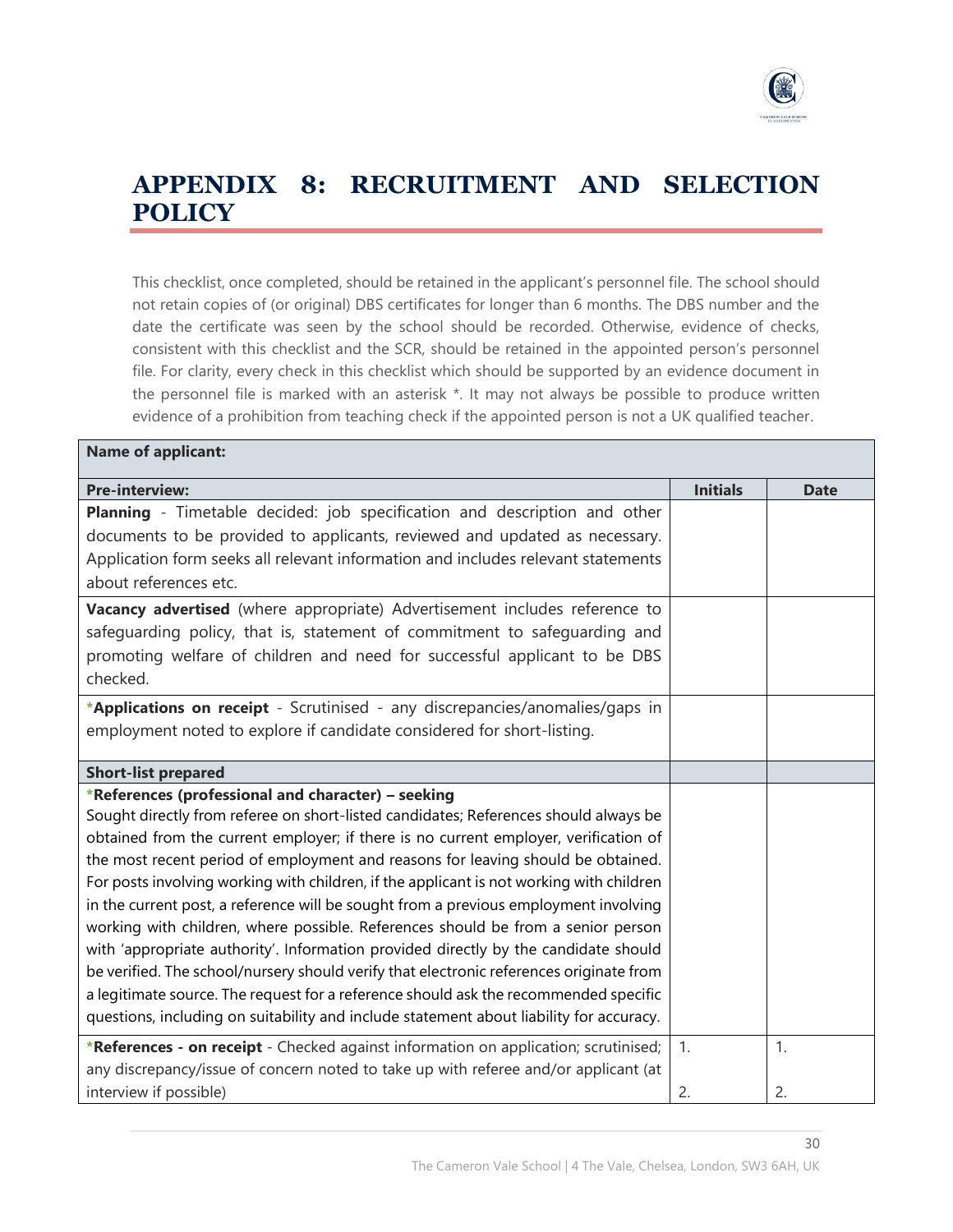

| <b>Invitation to interview</b> - Includes all relevant information and instructions                                                                                                                                                                                                                                                      |  |
|------------------------------------------------------------------------------------------------------------------------------------------------------------------------------------------------------------------------------------------------------------------------------------------------------------------------------------------|--|
| Interview arrangements - At least two interviewers; panel members have<br>authority to appoint; have met and agreed issues and questions/assessment<br>criteria/standards<br>At least one person involved in the interview holds a current safer recruitment<br>qualification.                                                           |  |
| Face to Face Interview - Explores applicants' suitability for work with children as<br>well as for the post.                                                                                                                                                                                                                             |  |
| Note: identity and qualifications of successful applicant verified on day of<br>interview by scrutiny of appropriate original documents; copies of documents<br>taken and placed on file; where appropriate applicant completed application for<br>DBS disclosure.                                                                       |  |
| *Conditional offer of appointment: pre-appointment checks. Offer of<br>appointment is made conditional on satisfactory completion of the following<br>pre- appointment checks pre-appointment checks and, if relevant, a<br>probationary period.                                                                                         |  |
| *References (professional and character): (if not obtained and scrutinised<br>previously)                                                                                                                                                                                                                                                |  |
| *Identity (if that could not be verified at interview)                                                                                                                                                                                                                                                                                   |  |
| * <b>Qualifications</b> (if not verified on the day of interview)                                                                                                                                                                                                                                                                        |  |
| *Right to work in UK Obtain a copy of the applicant's passport (or birth/adoption<br>certificate if the applicant does not have a passport) and add to personnel file. For an<br>EEA or Swiss citizen, obtain, if required, evidence of EU settled status, as described in<br>Appendix 2.                                                |  |
| <b>DBS certificate</b> - where appropriate satisfactory DBS certificate received                                                                                                                                                                                                                                                         |  |
| *DBS Barred list - person is not prohibited from taking up the post. See guidance<br>notes relating to circumstances when this check needs to be obtained separately<br>from the DBS check. Note: The school/nursery is entitled to undertake a barred list<br>check only if the appointed person will be engaged in regulated activity. |  |
| *Overseas Check - see note above and Home Office website for more information                                                                                                                                                                                                                                                            |  |
| *Health - the candidate self declares as physically and mentally fit for the post, as<br>described in the specification. Candidates to make this declaration on the job<br>application form.                                                                                                                                             |  |
| *Prohibition - the candidate has not been included in the prohibition list or interim<br>prohibition list.                                                                                                                                                                                                                               |  |